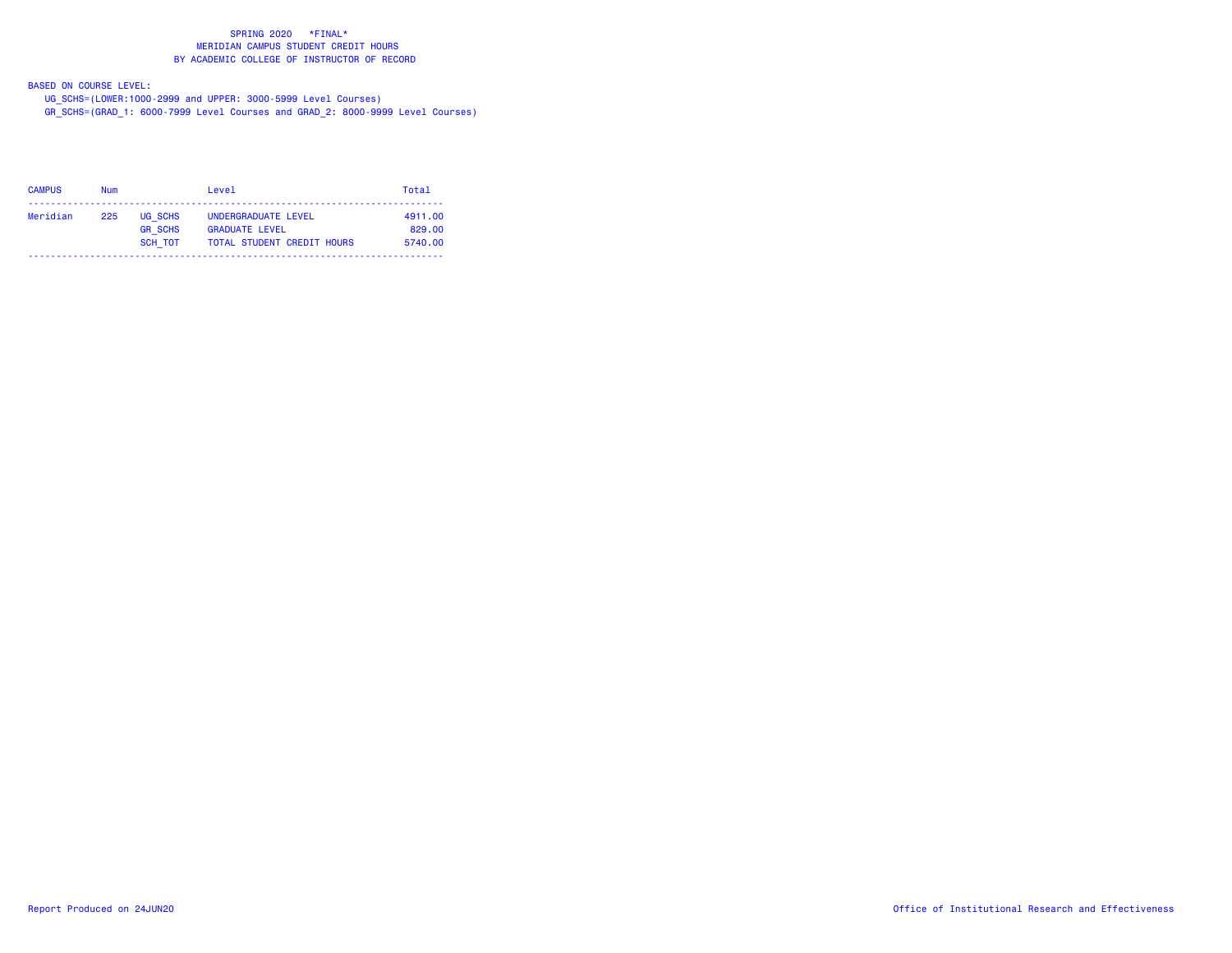BASED ON COURSE LEVEL:

UG\_SCHS=(LOWER:1000-2999 and UPPER: 3000-5999 Level Courses)

GR\_SCHS=(GRAD\_1: 6000-7999 Level Courses and GRAD\_2: 8000-9999 Level Courses)

| ACADEMIC COLLEGE | <b>Num</b> |                | Level                             | Total   |
|------------------|------------|----------------|-----------------------------------|---------|
| Arts & Sciences  | 83         | <b>UG SCHS</b> | UNDERGRADUATE LEVEL               | 2017.00 |
|                  |            | <b>GR SCHS</b> | <b>GRADUATE LEVEL</b>             | 111.00  |
|                  |            | <b>SCH TOT</b> | <b>TOTAL STUDENT CREDIT HOURS</b> | 2128,00 |
| <b>Business</b>  | 46         | <b>UG SCHS</b> | UNDERGRADUATE LEVEL               | 1374.00 |
|                  |            | <b>GR SCHS</b> | <b>GRADUATE LEVEL</b>             | 165,00  |
|                  |            | <b>SCH TOT</b> | <b>TOTAL STUDENT CREDIT HOURS</b> | 1539.00 |
| Education        | 96         | UG SCHS        | UNDERGRADUATE LEVEL               | 1520.00 |
|                  |            | <b>GR SCHS</b> | <b>GRADUATE LEVEL</b>             | 553.00  |
|                  |            | <b>SCH TOT</b> | <b>TOTAL STUDENT CREDIT HOURS</b> | 2073.00 |
|                  |            |                |                                   |         |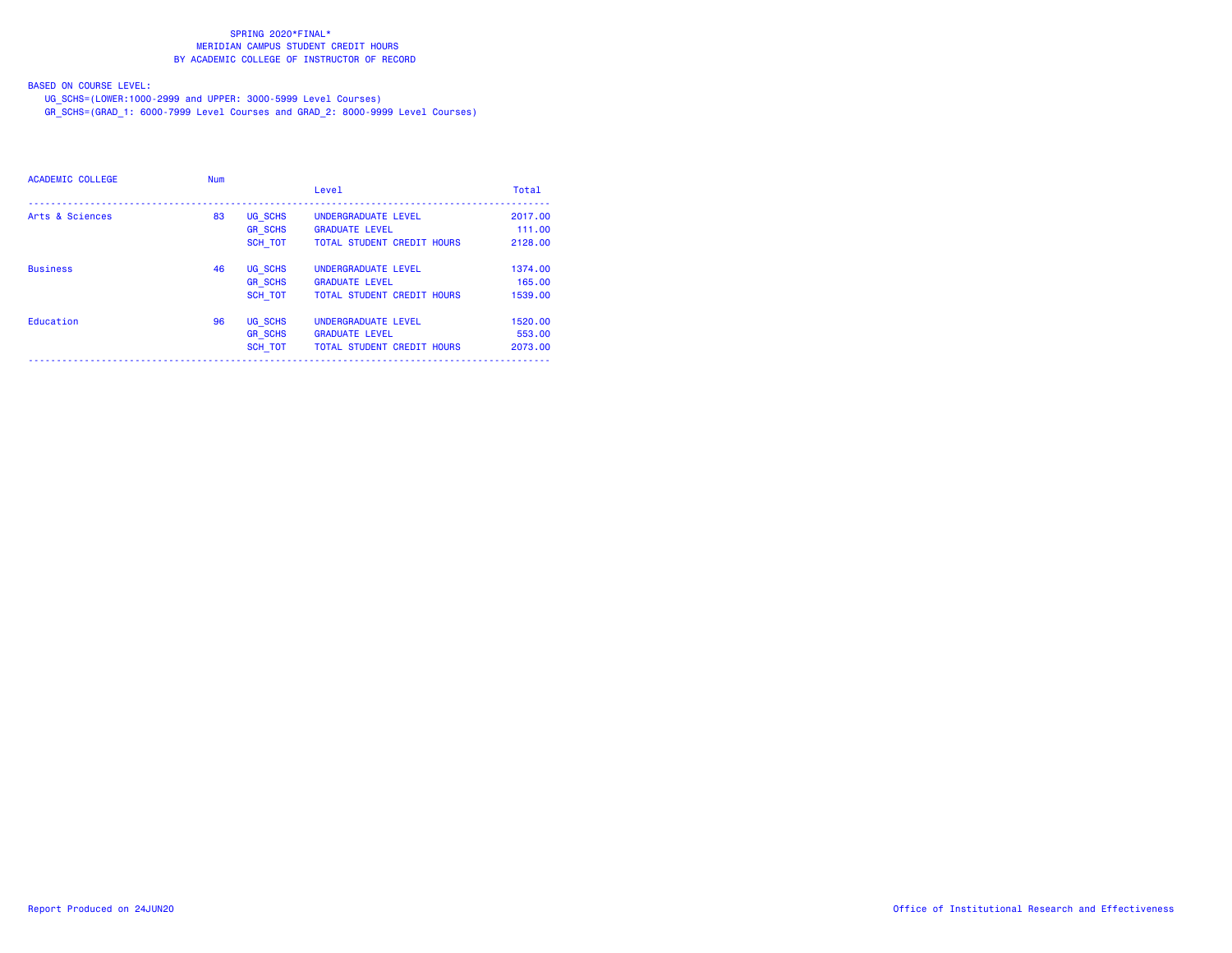## BASED ON COURSE LEVEL:

 UG\_SCHS=(LOWER:1000-2999 and UPPER: 3000-5999 Level Courses \*\*Excludes CVM 5000-5999 Level Courses\*\*) GR\_SCHS=(GRAD\_1: 6000-7999 Level Courses and GRAD\_2: 8000-9999 Level Courses)

|                                            | <b>UNDERGRADUATE</b> | <b>GRADUATE</b>           |              |
|--------------------------------------------|----------------------|---------------------------|--------------|
| <b>ACADEMIC DEPARTMENT</b>                 | LEVEL                | <b>LEVEL</b>              | <b>TOTAL</b> |
| Anthropology & Middle Eastern Cultures     | 57.00                | 0.00                      | 57.00        |
| <b>Biological Sciences</b>                 | 101.00               | 0.00                      | 101.00       |
| Classical & Modern Languages & Literatures | 18,00                | 0.00                      | 18,00        |
| Communication                              | 114.00               | 0.00                      | 114.00       |
| English                                    | 226.00               | 33,00                     | 259,00       |
| Geosciences                                | 276,00               | 0.00                      | 276.00       |
| History                                    | 225.00               | 54.00                     | 279.00       |
| Mathematics & Statistics                   | 84.00                | 0.00                      | 84.00        |
| Philosophy & Religion                      | 33,00                | 0.00                      | 33,00        |
| Political Science & Public Administration  | 60.00                | 0.00                      | 60.00        |
| Psychology                                 | 358,00               | 21,00                     | 379.00       |
| Sociology                                  | 465,00               | 3.00                      | 468,00       |
|                                            |                      | . = = = = = = = = = = = = |              |
|                                            | 2017,00              | 111.00                    | 2128.00      |
|                                            | ==============       | ==============            | ==========   |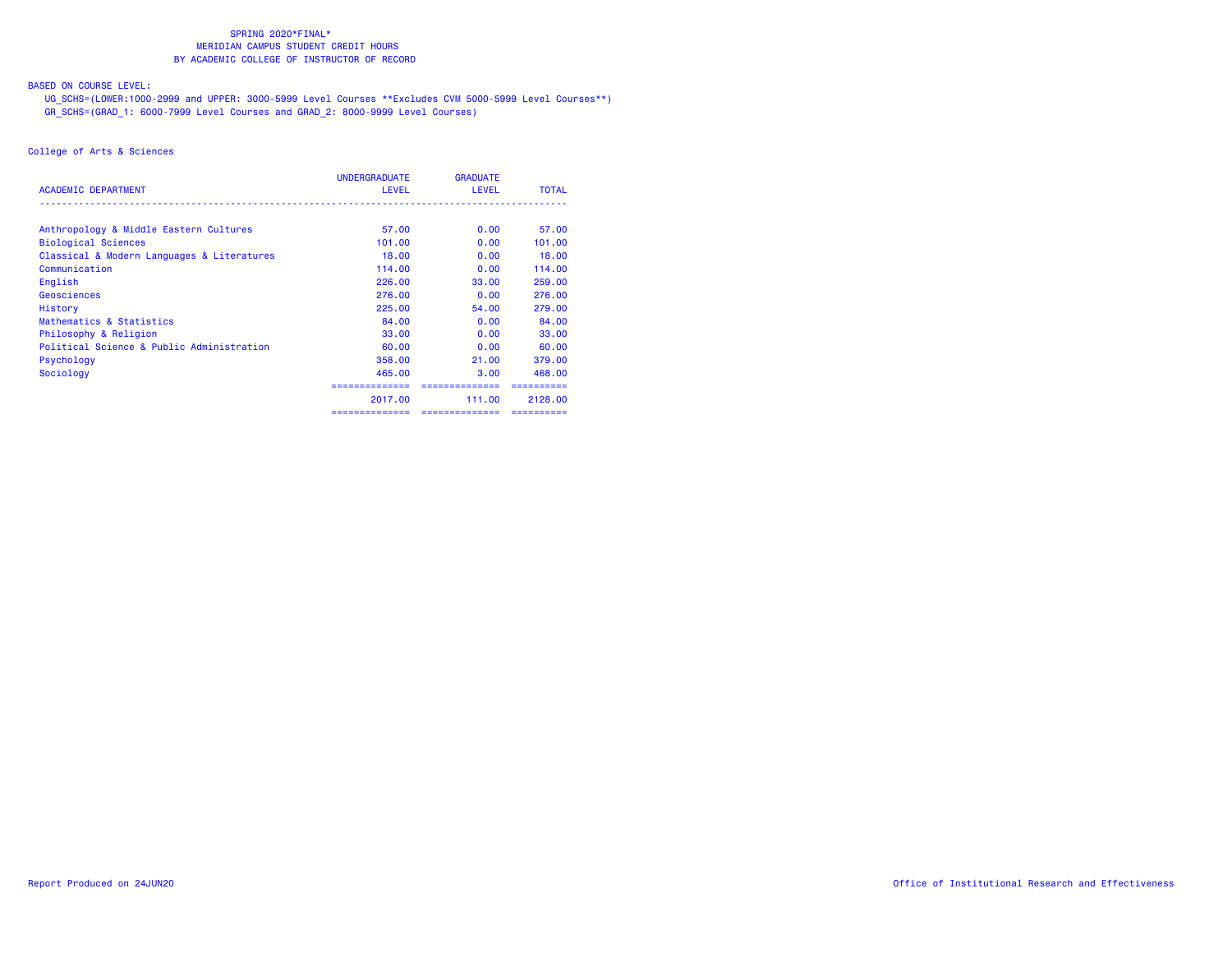BASED ON COURSE LEVEL:

 UG\_SCHS=(LOWER:1000-2999 and UPPER: 3000-5999 Level Courses \*\*Excludes CVM 5000-5999 Level Courses\*\*) GR\_SCHS=(GRAD\_1: 6000-7999 Level Courses and GRAD\_2: 8000-9999 Level Courses)

| <b>ACADEMIC DEPARTMENT</b>                      | <b>UNDERGRADUATE</b><br>LEVEL | <b>GRADUATE</b><br>LEVEL | <b>TOTAL</b> |
|-------------------------------------------------|-------------------------------|--------------------------|--------------|
| Finance & Economics                             | 21.00                         | 39.00                    | 60.00        |
| Management & Information Systems                | 942.00                        | 66.00                    | 1008.00      |
| Marketing, Quantitative Analysis & Business Law | 306.00                        | 60.00                    | 366.00       |
| School of Accountancy                           | 105.00                        | 0.00                     | 105.00       |
|                                                 | ---------                     |                          |              |
|                                                 | 1374.00                       | 165.00                   | 1539.00      |
|                                                 |                               |                          |              |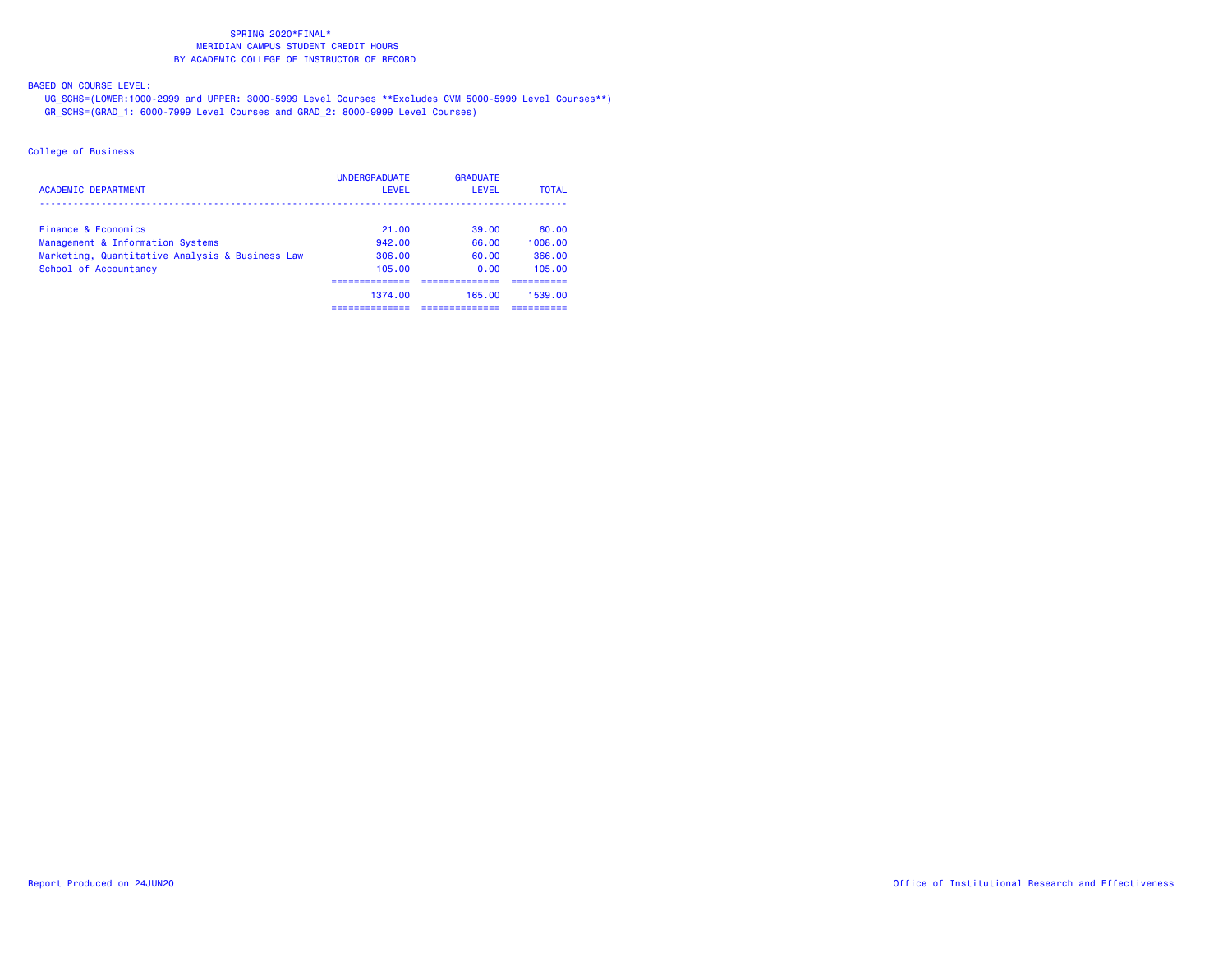BASED ON COURSE LEVEL:

 UG\_SCHS=(LOWER:1000-2999 and UPPER: 3000-5999 Level Courses \*\*Excludes CVM 5000-5999 Level Courses\*\*) GR\_SCHS=(GRAD\_1: 6000-7999 Level Courses and GRAD\_2: 8000-9999 Level Courses)

| ACADEMIC DEPARTMENT                                 | <b>UNDERGRADUATE</b><br>LEVEL | <b>GRADUATE</b><br>LEVEL | <b>TOTAL</b> |
|-----------------------------------------------------|-------------------------------|--------------------------|--------------|
| Counseling, Educational Psychology, and Foundations | 18.00                         | 258.00                   | 276.00       |
| Curriculum, Instruction & Special Education         | 1165.00                       | 138.00                   | 1303.00      |
| Educational Leadership                              | 226.00                        | 157.00                   | 383.00       |
| Kinesiology                                         | 111.00                        | 0.00                     | 111.00       |
|                                                     | -------------<br>1520.00      | ----------<br>553.00     | 2073.00      |
|                                                     |                               |                          |              |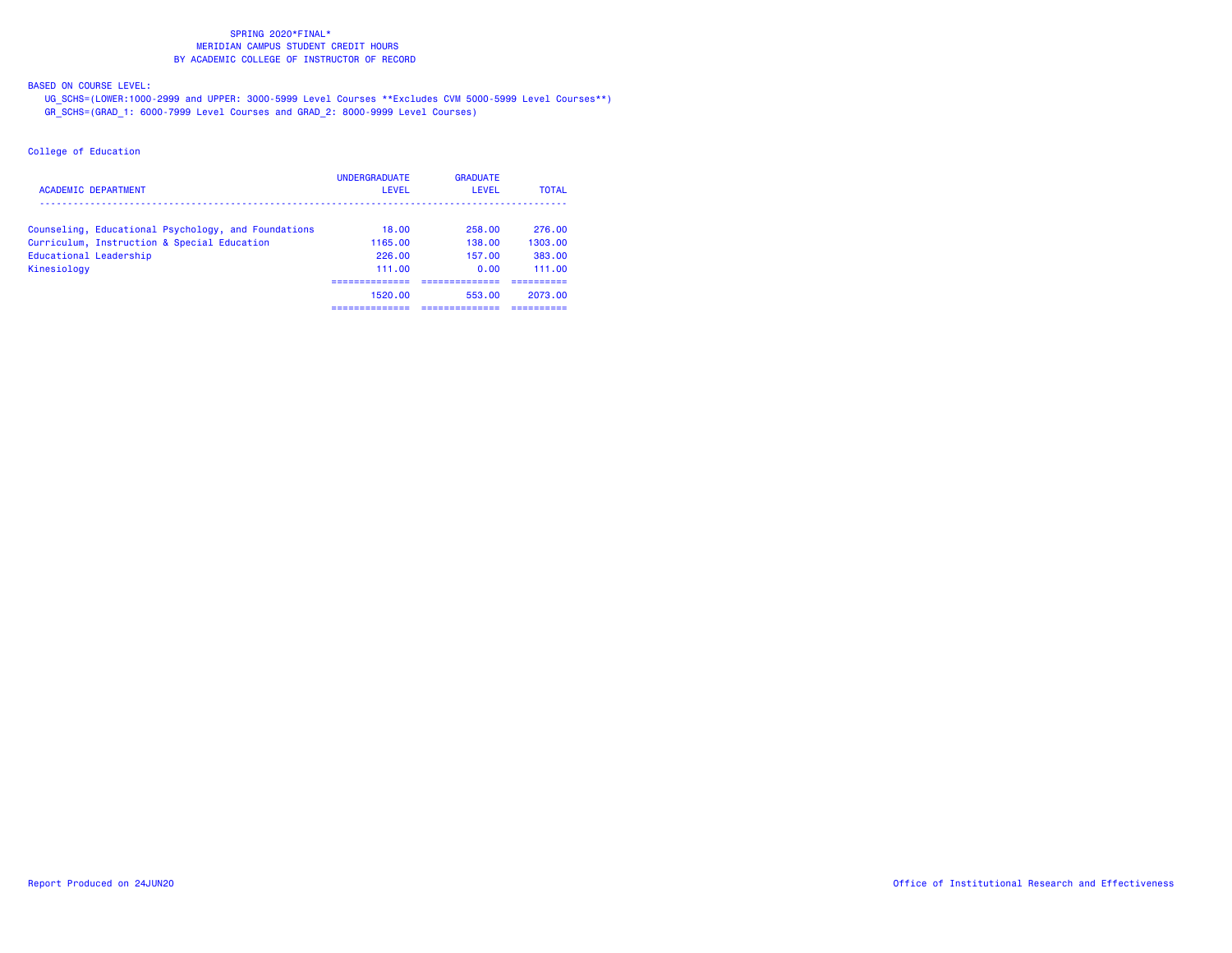| <b>ACADEMIC DEPARTMENT</b>                                               | Instructor Name | Rank     | Tenure<br><b>Status</b> | Course<br>$Cip$ # | CRN | Course # Sec Type Title |       | Crs |                    | Inst<br>Per | UG<br><b>SCHS</b> | GR<br><b>SCHS</b> | Total<br><b>SCHS</b>              |
|--------------------------------------------------------------------------|-----------------|----------|-------------------------|-------------------|-----|-------------------------|-------|-----|--------------------|-------------|-------------------|-------------------|-----------------------------------|
| Anthropology & Middle Eastern Cultures                                   | Turner, James   | Lecturer | Non-Ten Track           |                   |     | 450201 14049 AN 3113    | 201 C |     | Societies Of World | 1.00        | 57.00<br>57.00    | 0.00<br>0.00      | 57.00<br><br>57.00                |
| Anthropology & Middle Eastern Cultures<br>------------------------------ |                 |          |                         |                   |     |                         |       |     |                    |             | 57.00             | 0.00              | ==========<br>57.00<br>========== |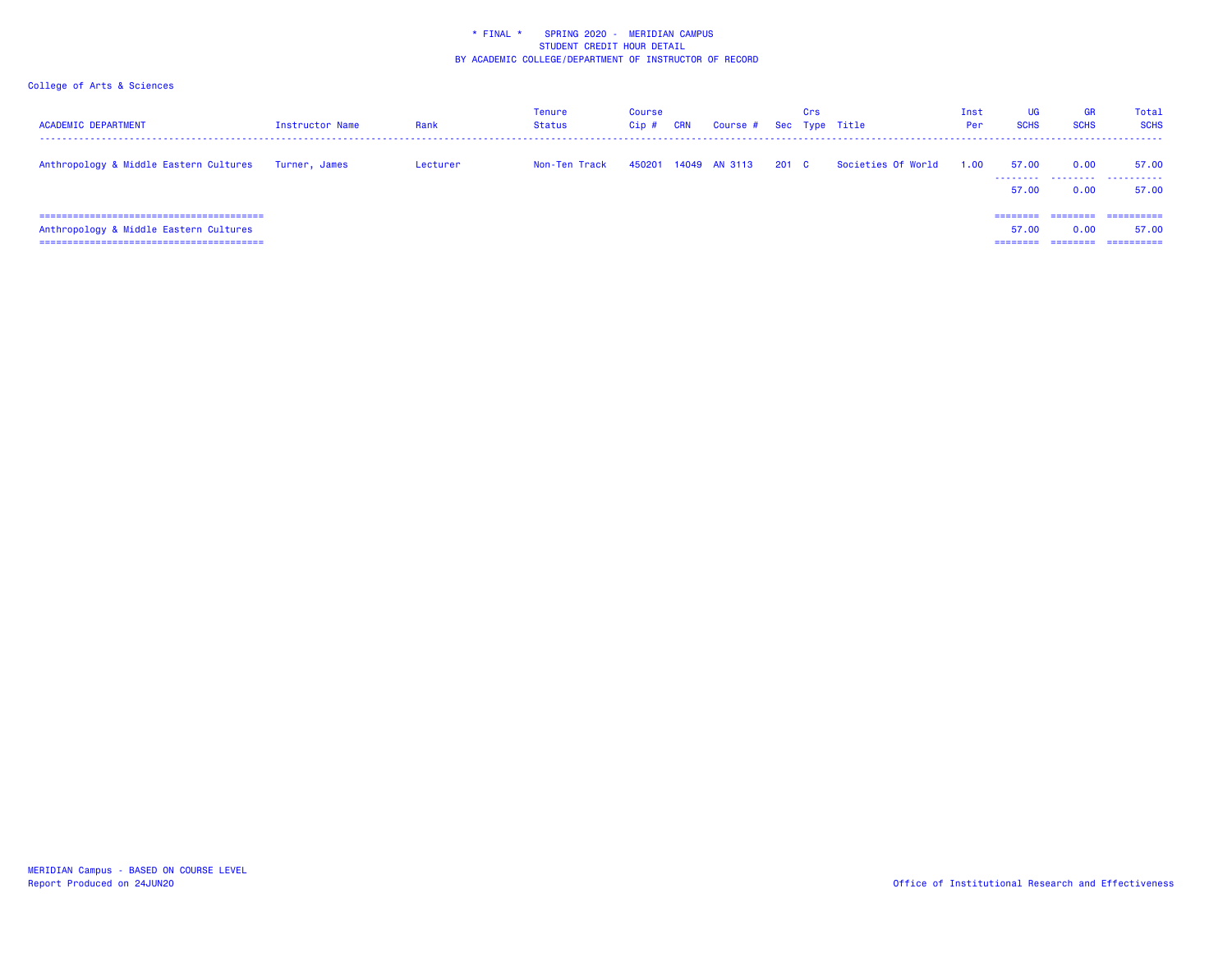| <b>ACADEMIC DEPARTMENT</b> | Instructor Name | Rank       | Tenure<br>Status | Course<br>Cip# | <b>CRN</b> | Course #              |               | Crs | Sec Type Title            | Inst<br>Per | <b>UG</b><br><b>SCHS</b> | <b>GR</b><br><b>SCHS</b> | Total<br><b>SCHS</b>      |
|----------------------------|-----------------|------------|------------------|----------------|------------|-----------------------|---------------|-----|---------------------------|-------------|--------------------------|--------------------------|---------------------------|
|                            |                 |            |                  |                |            |                       |               |     |                           |             |                          |                          |                           |
| <b>Biological Sciences</b> | Fogarty, Jarrod | Instructor | Non-Ten Track    |                |            | 240102 14168 IDS 4111 | 201 C         |     | Professional Seminar 1.00 |             | 20.00                    | 0.00                     | 20.00                     |
|                            |                 |            |                  | 260701         |            | 14050 BIO 1023        | 201 B         |     | Plants & Humans           | 1.00        | 15.00                    | 0.00                     | 15.00                     |
|                            |                 |            |                  | 261310         |            | 15345 BIO 2313        | $201 \quad C$ |     | Ecosystems of MS          | 1.00        | 18.00                    | 0.00                     | 18.00                     |
|                            |                 |            |                  | 270501         |            | 14172 MA 2113         | $201 \quad C$ |     | Intro to Stats            | 1.00        | 3.00                     | 0.00                     | 3.00                      |
|                            |                 |            |                  |                |            | 14173 MA 2113         | $202 \quad C$ |     | Intro to Stats            | 1.00        | 15.00                    | 0.00                     | 15.00                     |
|                            |                 |            |                  |                |            | 14219 ST 2113         | $201 \quad C$ |     | Intro to Stats            | 1.00        | 18.00                    | 0.00                     | 18.00                     |
|                            |                 |            |                  |                |            | 14220 ST 2113         | 202 C         |     | Intro to Stats            | 1.00        | 12.00                    | 0.00                     | 12.00                     |
|                            |                 |            |                  |                |            |                       |               |     |                           |             |                          |                          |                           |
|                            |                 |            |                  |                |            |                       |               |     |                           |             | 101.00                   | 0.00                     | 101.00                    |
|                            |                 |            |                  |                |            |                       |               |     |                           |             | ---------                |                          | _________________________ |
| <b>Biological Sciences</b> |                 |            |                  |                |            |                       |               |     |                           |             | 101.00                   | 0.00                     | 101.00                    |
|                            |                 |            |                  |                |            |                       |               |     |                           |             | ========                 |                          | ________________________  |
|                            |                 |            |                  |                |            |                       |               |     |                           |             |                          |                          |                           |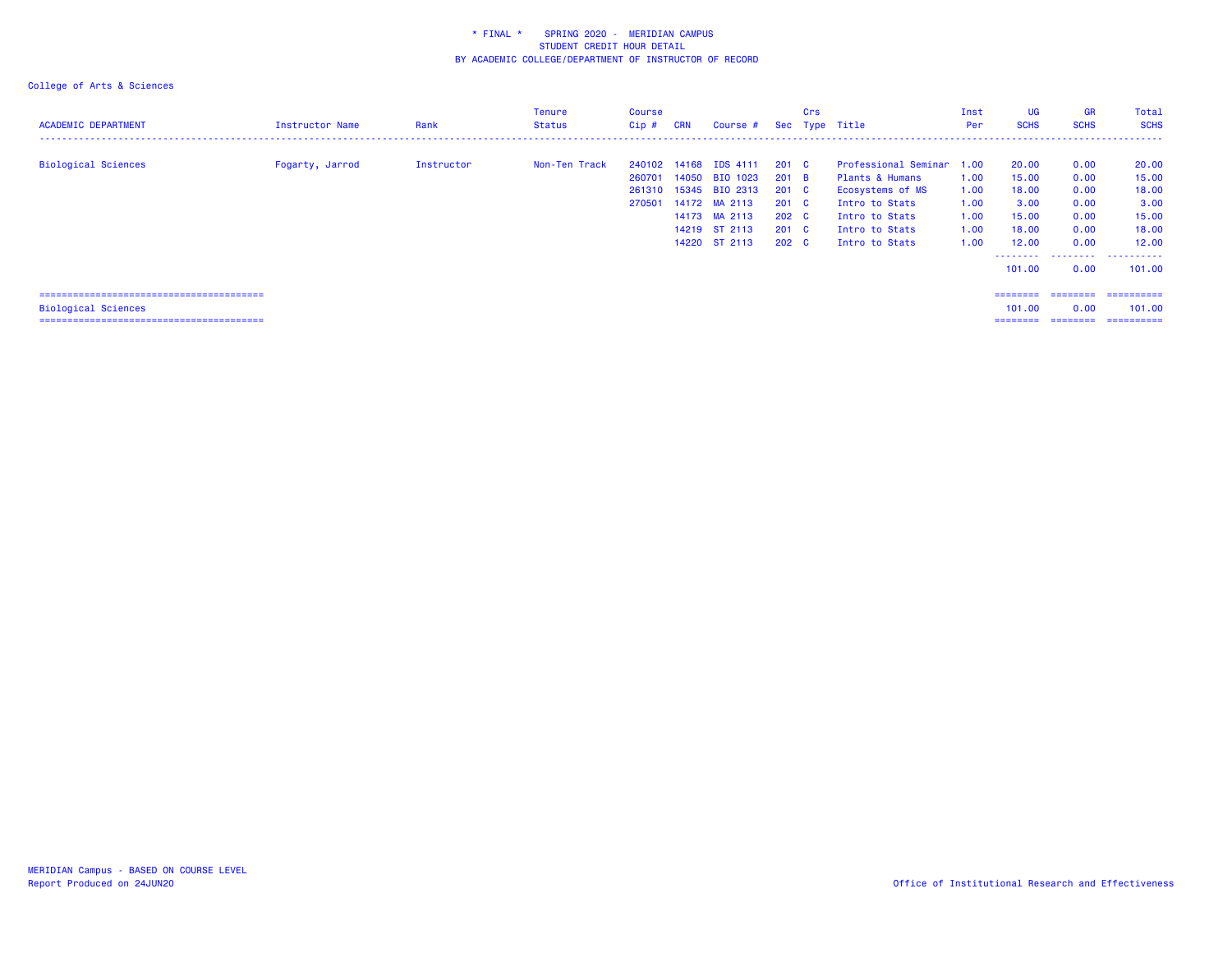| <b>ACADEMIC DEPARTMENT</b>                              | Instructor Name | Rank     | Tenure<br>Status | Course<br>$Cip$ # | CRN | Course # Sec Type Title     | Crs |                           | Inst<br>Per | <b>UG</b><br><b>SCHS</b> | <b>GR</b><br><b>SCHS</b> | Total<br><b>SCHS</b>              |
|---------------------------------------------------------|-----------------|----------|------------------|-------------------|-----|-----------------------------|-----|---------------------------|-------------|--------------------------|--------------------------|-----------------------------------|
| Classical & Modern Languages & Literatur Calderon, Beth |                 | Lecturer | Non-Ten Track    |                   |     | 160905 14147 FLS 3323 201 C |     | Entrprs Span-Speak W 1.00 |             | 18.00<br>.<br>18.00      | 0.00<br>.<br>0.00        | 18.00<br>.<br>18.00               |
| Classical & Modern Languages & Literatures              |                 |          |                  |                   |     |                             |     |                           |             | 18.00                    | 0.00                     | ==========<br>18.00<br>========== |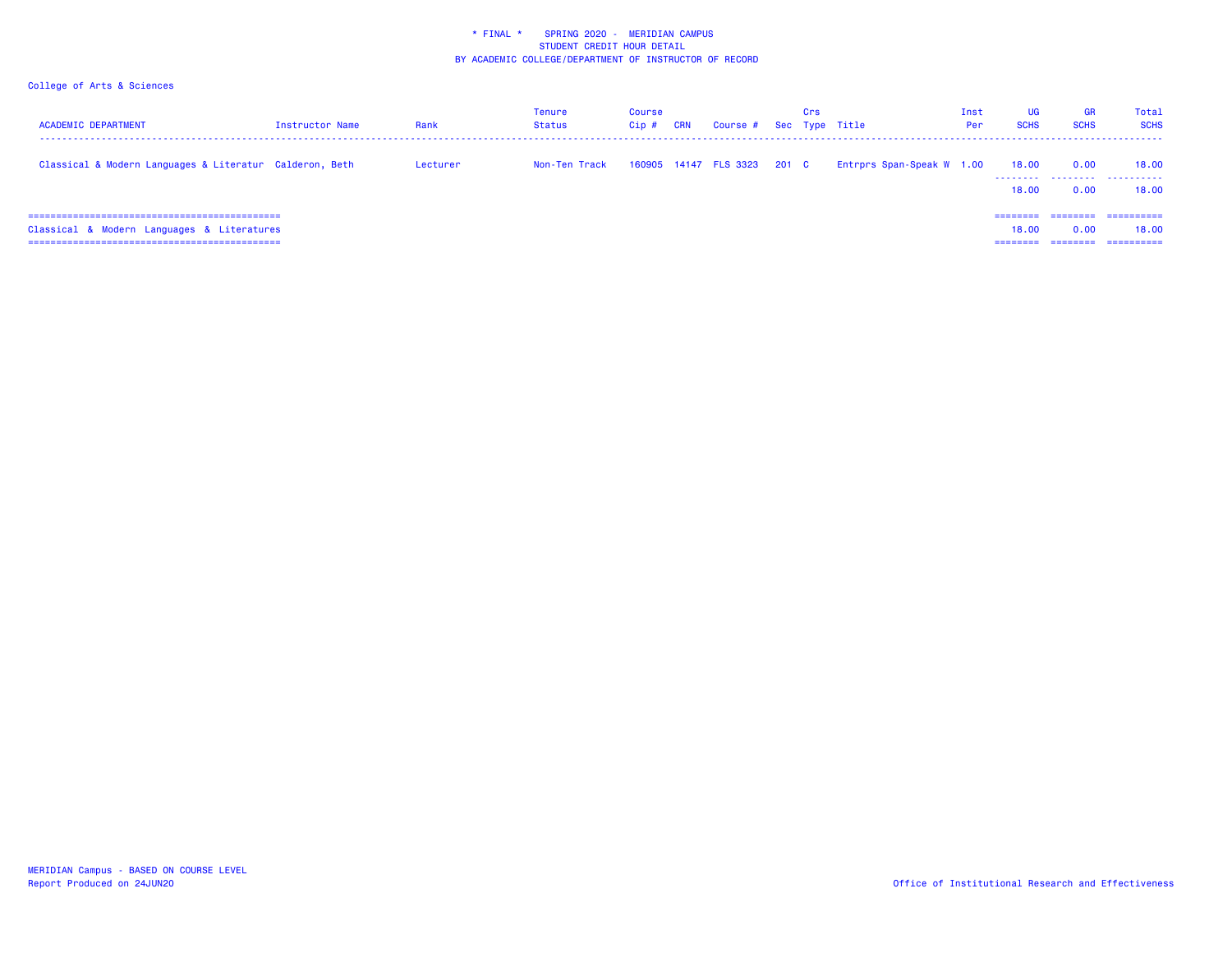| <b>ACADEMIC DEPARTMENT</b> | Instructor Name | Rank     | Tenure<br>Status | Course<br>$Cip$ # | CRN | Course # Sec Type Title               |                | Crs |                                    | Inst<br>Per  | <b>UG</b><br><b>SCHS</b>        | <b>GR</b><br><b>SCHS</b> | Total<br><b>SCHS</b>         |
|----------------------------|-----------------|----------|------------------|-------------------|-----|---------------------------------------|----------------|-----|------------------------------------|--------------|---------------------------------|--------------------------|------------------------------|
| Communication              | Taylor, Joshua  | Lecturer | Non-Ten Track    | 090101            |     | 15352 CO 3833<br>090102 15354 CO 4323 | 201 C<br>201 C |     | Interviewing<br>Mass Media-Society | 1.00<br>1.00 | 75.00<br>39.00<br>114.00        | 0.00<br>0.00<br>0.00     | 75.00<br>39.00<br><br>114,00 |
| Communication              |                 |          |                  |                   |     |                                       |                |     |                                    |              | ========<br>114.00<br>--------- | 0.00<br>========         | 114,00<br>==========         |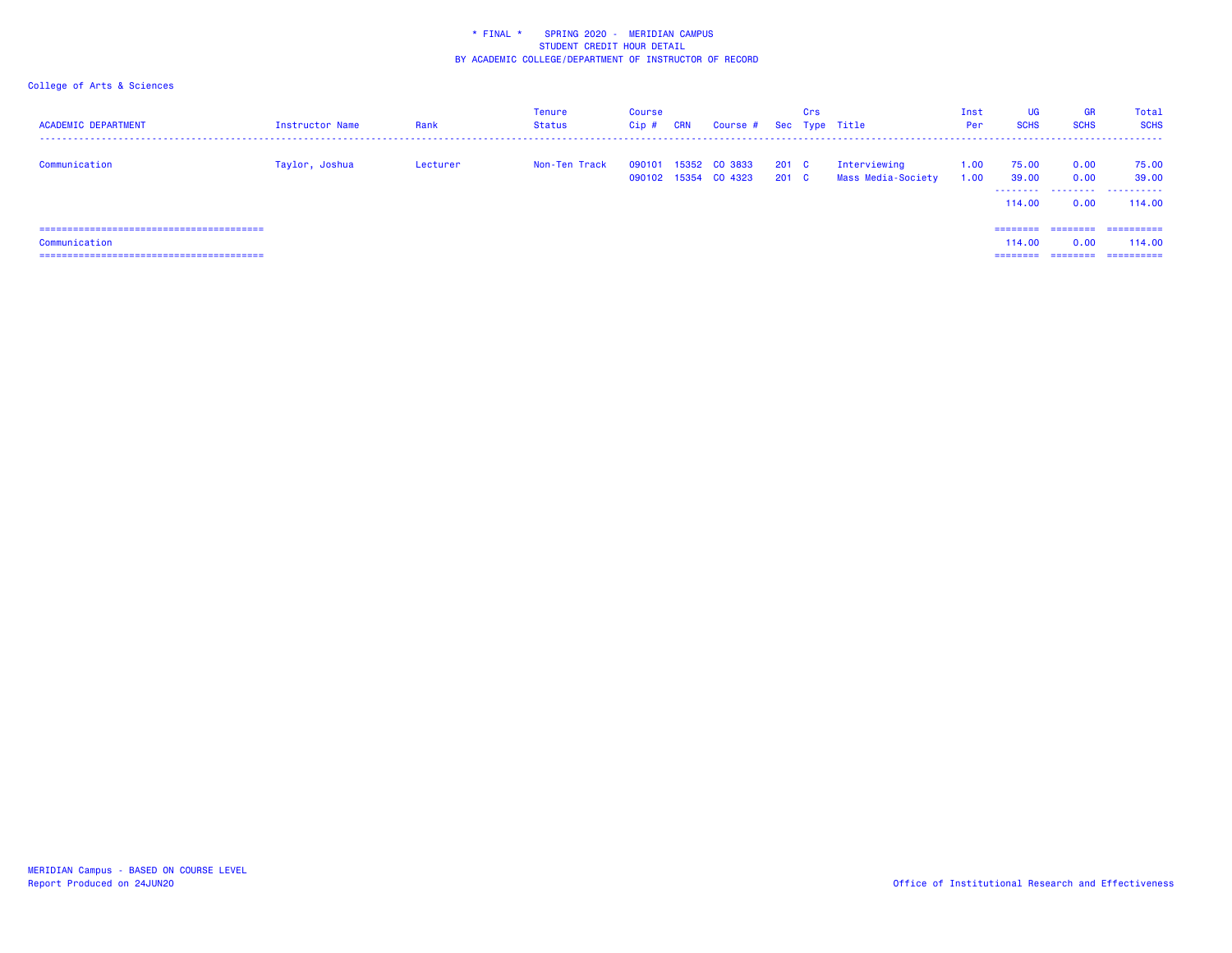| <b>ACADEMIC DEPARTMENT</b> | <b>Instructor Name</b>           | Rank      | <b>Tenure</b><br><b>Status</b> | <b>Course</b><br>Cip# | <b>CRN</b> | Course #             | <b>Sec</b>       | Crs | Type Title                | Inst<br>Per | <b>UG</b><br><b>SCHS</b> | <b>GR</b><br><b>SCHS</b>                                                                                                          | Total<br><b>SCHS</b>                                                                                                                                 |
|----------------------------|----------------------------------|-----------|--------------------------------|-----------------------|------------|----------------------|------------------|-----|---------------------------|-------------|--------------------------|-----------------------------------------------------------------------------------------------------------------------------------|------------------------------------------------------------------------------------------------------------------------------------------------------|
|                            |                                  |           |                                |                       |            |                      |                  |     |                           |             |                          |                                                                                                                                   | $\frac{1}{2} \left( \frac{1}{2} \right) \left( \frac{1}{2} \right) \left( \frac{1}{2} \right) \left( \frac{1}{2} \right) \left( \frac{1}{2} \right)$ |
| English                    | Harmon Threatt, Elizabe Lecturer |           | Non-Ten Track                  |                       |            | 231303 14133 EN 3313 | 202 <sub>c</sub> |     | Writing for the Work 1.00 |             | 42.00<br>.               | 0.00<br>$\frac{1}{2} \left( \frac{1}{2} \right) \left( \frac{1}{2} \right) \left( \frac{1}{2} \right) \left( \frac{1}{2} \right)$ | 42.00                                                                                                                                                |
|                            |                                  |           |                                |                       |            |                      |                  |     |                           |             | 42.00                    | 0.00                                                                                                                              | 42.00                                                                                                                                                |
|                            | Kelley, James                    | Professor | <b>Tenured</b>                 | 160102                |            | 15335 EN 4413        | $201$ C          |     | Hist Of The Eng Lang 1.00 |             | 6.00                     | 0.00                                                                                                                              | 6.00                                                                                                                                                 |
|                            |                                  |           |                                |                       |            | 15358 EN 4413        | 202 C            |     | Hist Of The Eng Lang      | 1.00        | 9.00                     | 0.00                                                                                                                              | 9.00                                                                                                                                                 |
|                            |                                  |           |                                |                       | 15359      | <b>EN 6413</b>       | 202 C            |     | Hist Of The Eng Lang 1.00 |             | 0.00                     | 15.00                                                                                                                             | 15.00                                                                                                                                                |
|                            |                                  |           |                                | 231401                | 14129      | EN 2434              | $201$ B          |     | Literature And Film       | 1.00        | 12.00                    | 0.00                                                                                                                              | 12.00                                                                                                                                                |
|                            |                                  |           |                                |                       |            | 14130 EN 2434        | 202 B            |     | Literature And Film       | 1.00        | 28.00                    | 0.00                                                                                                                              | 28.00                                                                                                                                                |
|                            |                                  |           |                                | 231404                | 15343      | <b>EN 4833</b>       | 201 C            |     | American Short Story 1.00 |             | 21.00                    | 0.00                                                                                                                              | 21.00                                                                                                                                                |
|                            |                                  |           |                                |                       |            | 15360 EN 4833        | 202 <sub>c</sub> |     | American Short Story 1.00 |             | 30.00                    | 0.00                                                                                                                              | 30.00                                                                                                                                                |
|                            |                                  |           |                                |                       | 15361      | <b>EN 6833</b>       | 202 C            |     | American Short Story 1.00 |             | 0.00<br>.                | 18,00<br>.                                                                                                                        | 18.00                                                                                                                                                |
|                            |                                  |           |                                |                       |            |                      |                  |     |                           |             | 106.00                   | 33.00                                                                                                                             | 139.00                                                                                                                                               |
|                            | Slimp, Cynthia                   | Lecturer  | Non-Ten Track                  | 231303                |            | 14132 EN 3313        | $201$ C          |     | Writing for the Work 1.00 |             | 6.00                     | 0.00                                                                                                                              | 6.00                                                                                                                                                 |
|                            |                                  |           |                                | 231404                |            | 15304 EN 2213        | $201$ C          |     | English Lit Before 1 1.00 |             | 9.00                     | 0.00                                                                                                                              | 9.00                                                                                                                                                 |
|                            |                                  |           |                                |                       |            |                      |                  |     |                           |             | .<br>15.00               | $  -$<br>0.00                                                                                                                     | 15.00                                                                                                                                                |
|                            | Slimp, Stephen                   | Lecturer  | Non-Ten Track                  | 231404                |            | 15346 EN 4503        | $201 \quad C$    |     | Shakespeare               | 1.00        | 12.00                    | 0.00                                                                                                                              | 12.00                                                                                                                                                |
|                            |                                  |           |                                |                       |            |                      |                  |     |                           |             | --------<br>12.00        | $\frac{1}{2} \left( \frac{1}{2} \right) \left( \frac{1}{2} \right) \left( \frac{1}{2} \right) \left( \frac{1}{2} \right)$<br>0.00 | 12.00                                                                                                                                                |
|                            | Thompson, Amanda                 | Lecturer  | Non-Ten Track                  | 131305                | 15223      | <b>EDS 3673</b>      | $201$ C          |     | Second Language Arts 1.00 |             | 6.00                     | 0.00                                                                                                                              | 6.00                                                                                                                                                 |
|                            |                                  |           |                                |                       |            | 231404 14128 EN 2223 | 201 C            |     | English Lit After 18 1.00 |             | 45.00                    | 0.00                                                                                                                              | 45.00                                                                                                                                                |
|                            |                                  |           |                                |                       |            |                      |                  |     |                           |             | .<br>51.00               | .<br>0.00                                                                                                                         | 51.00                                                                                                                                                |
| English                    |                                  |           |                                |                       |            |                      |                  |     |                           |             | ========<br>226.00       | ========<br>33,00                                                                                                                 | ==========<br>259.00                                                                                                                                 |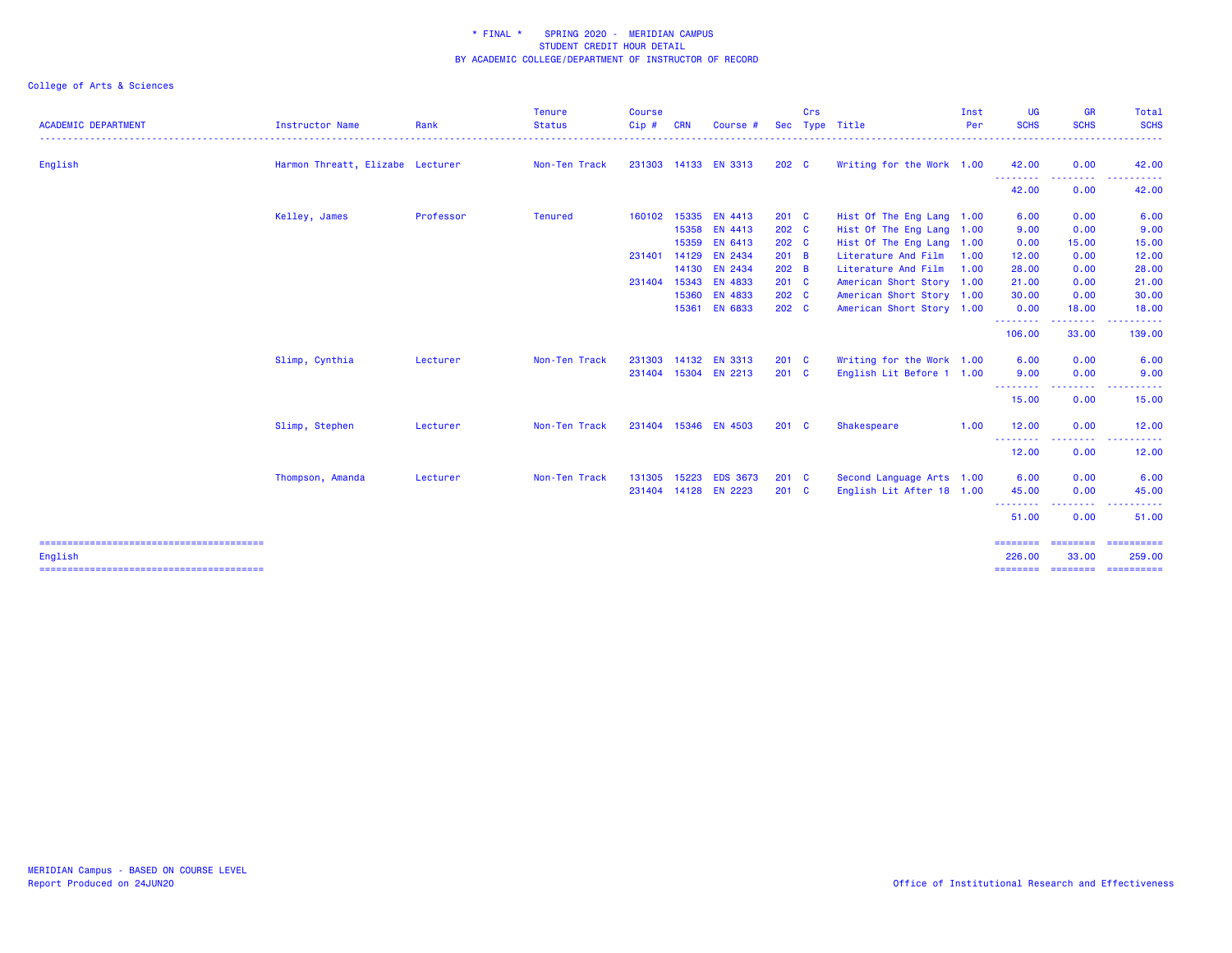| <b>ACADEMIC DEPARTMENT</b> | <b>Instructor Name</b> | Rank     | <b>Tenure</b><br><b>Status</b> | Course<br>$Cip$ # | <b>CRN</b> | Course #                 |                        | Crs | Sec Type Title                            | Inst<br>Per  | UG<br><b>SCHS</b>                        | <b>GR</b><br><b>SCHS</b> | Total<br><b>SCHS</b>                             |
|----------------------------|------------------------|----------|--------------------------------|-------------------|------------|--------------------------|------------------------|-----|-------------------------------------------|--------------|------------------------------------------|--------------------------|--------------------------------------------------|
| Geosciences                | Hutton, Brian          | Lecturer | Non-Ten Track                  | 450701            |            | 14150 GR 1123            | $201 \quad C$          |     | Intro World Geog                          | 1.00         | 51.00                                    | 0.00<br>--------         | 51.00<br>. <u>.</u> .                            |
|                            |                        |          |                                |                   |            |                          |                        |     |                                           |              | 51.00                                    | 0.00                     | 51.00                                            |
|                            | Threatt, Patrick       | Lecturer | Non-Ten Track                  | 450701            |            | 15362 GR 1114            | 201 B                  |     | Physical Geography                        | 1.00         | 112.00                                   | 0.00                     | 112.00                                           |
|                            |                        |          |                                |                   |            |                          |                        |     |                                           |              | - - - - - - - - <b>-</b><br>112.00       | ---------<br>0.00        | ----------<br>112.00                             |
|                            | Trent, Brittany        | Lecturer | Non-Ten Track                  | 400601            | 14148      | GG 1111<br>14149 GG 1113 | 201 L<br>$201 \quad C$ |     | Earth Science I Lab<br>Survey Earth Sci I | 1.00<br>1.00 | 23.00<br>90.00                           | 0.00<br>0.00             | 23.00<br>90.00                                   |
|                            |                        |          |                                |                   |            |                          |                        |     |                                           |              | --------<br>113.00                       | ---------<br>0.00        | ----------<br>113.00                             |
| Geosciences                |                        |          |                                |                   |            |                          |                        |     |                                           |              | ========<br>276.00<br>========= ======== | 0.00                     | ________________________<br>276.00<br>========== |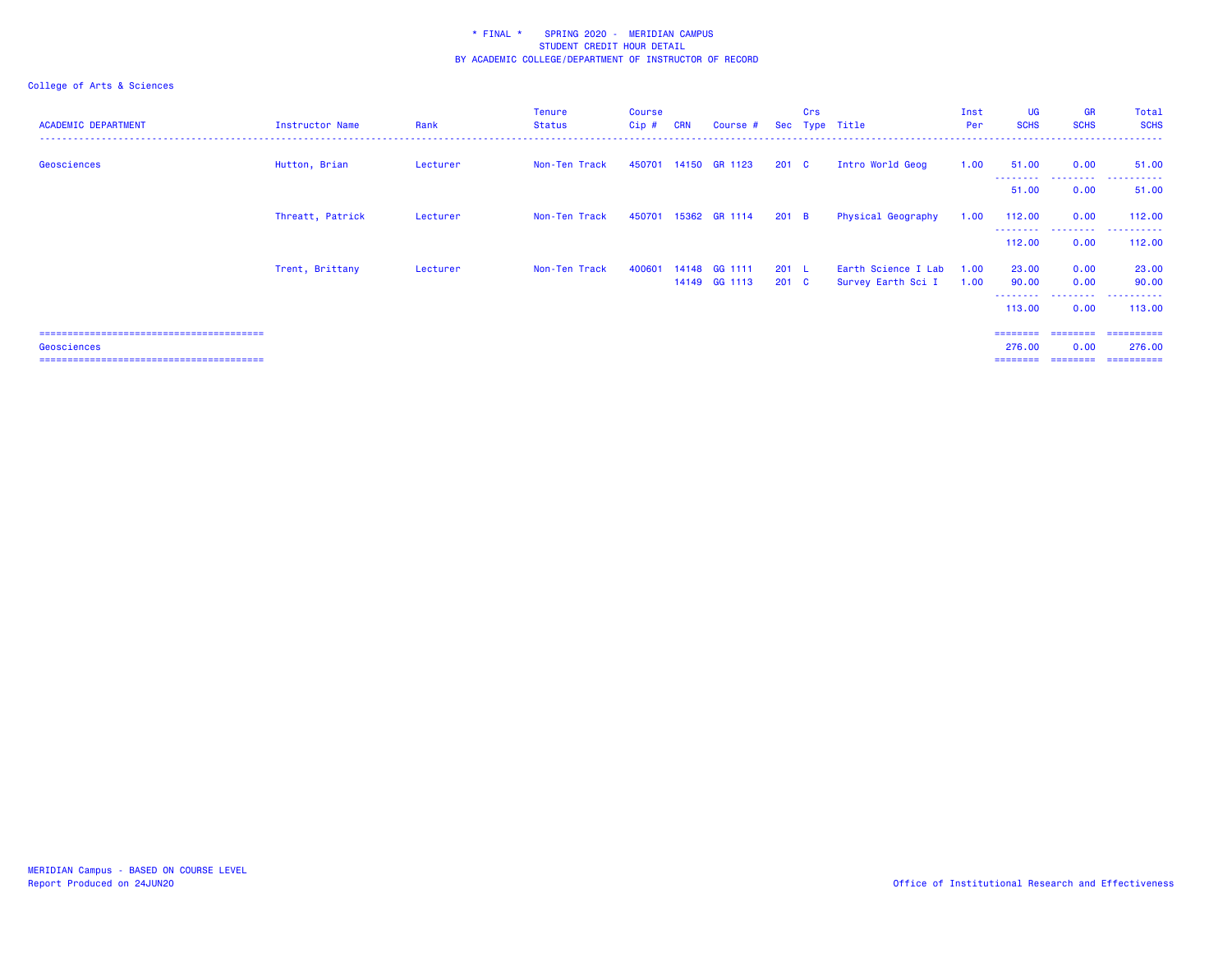| <b>ACADEMIC DEPARTMENT</b> | Instructor Name<br>. <b>.</b> . | Rank                        | <b>Tenure</b><br><b>Status</b> | <b>Course</b><br>Cip# | <b>CRN</b>   | Course #             |               | Crs | Sec Type Title            | Inst<br>Per | <b>UG</b><br><b>SCHS</b> | <b>GR</b><br><b>SCHS</b>    | Total<br><b>SCHS</b><br>. <u>.</u> |
|----------------------------|---------------------------------|-----------------------------|--------------------------------|-----------------------|--------------|----------------------|---------------|-----|---------------------------|-------------|--------------------------|-----------------------------|------------------------------------|
| History                    | Abdella, Samuel                 | Lecturer                    | Non-Ten Track                  |                       |              | 302101 15348 HI 3773 | $201 \quad C$ |     | The Holocaust             | 1.00        | 33.00                    | 0.00                        | 33.00                              |
|                            |                                 |                             |                                |                       |              |                      |               |     |                           |             | <u>.</u><br>33.00        | .<br>0.00                   | 33.00                              |
|                            | Bates, Toby                     | Associate Professor Tenured |                                | 050299                |              | 15341 HI 4373        | 201 C         |     | Hist Mod Civ Rts Mvt 1.00 |             | 21.00                    | 0.00                        | 21.00                              |
|                            |                                 |                             |                                | 540101                | 15308        | HI 6243              | 201 C         |     | Amer Life & Thought       | 1.00        | 0.00                     | 15.00                       | 15.00                              |
|                            |                                 |                             |                                | 540102                | 15300        | HI 4153              | 201 C         |     | U S Hist 1877-1917        | 1.00        | 39.00                    | 0.00                        | 39.00                              |
|                            |                                 |                             |                                |                       |              | 15302 HI 6153        | 201 C         |     | U S Hist 1877-1917        | 1.00        | 0.00                     | 9.00                        | 9.00                               |
|                            |                                 |                             |                                |                       |              | 15307 HI 4243        | 201 C         |     | Amer Life & Thought       | 1.00        | 69.00                    | 0.00                        | 69.00                              |
|                            |                                 |                             |                                |                       |              | 15342 HI 6373        | 201 C         |     | Hist Mod Civ Rts Mvt 1.00 |             | 0.00<br>.                | 9.00                        | 9.00                               |
|                            |                                 |                             |                                |                       |              |                      |               |     |                           |             | 129.00                   | 33.00                       | 162.00                             |
|                            | Damms, Richard                  | Associate Professor Tenured |                                |                       |              | 540101 14156 HI 3893 | $201 \quad C$ |     | 20th Century World H 1.00 |             | 15.00<br>.               | 0.00<br>.                   | 15.00                              |
|                            |                                 |                             |                                |                       |              |                      |               |     |                           |             | 15.00                    | 0.00                        | 15.00                              |
|                            | Marshall, Anne                  | Associate Professor Tenured |                                | 050207                |              | 14161 HI 4273        | 201 C         |     | Women In Am History       | 0.25        | 8.25                     | 0.00                        | 8.25                               |
|                            |                                 |                             |                                | 540101                |              | 14166 HI 6273        | 201 C         |     | Women In Am History       | 0.25        | 0.00                     | 1.50                        | 1.50                               |
|                            |                                 |                             |                                |                       |              | 14167 HI 6303        | 201 C         |     | The Old South             | 0.25        | 0.00                     | 3.00                        | 3.00                               |
|                            |                                 |                             |                                |                       | 540102 14160 | HI 4193              | $201 \quad C$ |     | US Environmental His 0.25 |             | 0.75                     | 0.00                        | 0.75                               |
|                            |                                 |                             |                                |                       |              | 14162 HI 4303        | 201 C         |     | The Old South             | 0.25        | 0.75                     | 0.00                        | 0.75                               |
|                            |                                 |                             |                                |                       |              | 14165 HI 6193        | 201 C         |     | US Environmental His 0.25 |             | 0.00                     | 0.75<br>.                   | 0.75                               |
|                            |                                 |                             |                                |                       |              |                      |               |     |                           |             | <u>.</u> .<br>9.75       | 5.25                        | 15.00                              |
|                            | Murphy, Michael                 | Lecturer                    | Non-Ten Track                  |                       |              | 540101 14167 HI 6303 | 201 C         |     | The Old South             | 0.75        | 0.00                     | 9.00                        | 9.00                               |
|                            |                                 |                             |                                |                       |              | 540102 14162 HI 4303 | 201 C         |     | The Old South             | 0.75        | 2.25<br><u>.</u>         | 0.00                        | 2.25                               |
|                            |                                 |                             |                                |                       |              |                      |               |     |                           |             | 2.25                     | 9.00                        | 11.25                              |
|                            | Ridner, Judith                  | Professor                   | <b>Tenured</b>                 |                       |              | 540101 14157 HI 3903 | $201 \quad C$ |     | Hist & Hist Meth          | 1.00        | 9.00<br><u>.</u>         | 0.00                        | 9.00                               |
|                            |                                 |                             |                                |                       |              |                      |               |     |                           |             | 9.00                     | 0.00                        | 9.00                               |
|                            | Trzaskowski, Niklas             | Lecturer                    | Non-Ten Track                  | 050207                |              | 14161 HI 4273        | $201 \quad C$ |     | Women In Am History       | 0.75        | 24.75                    | 0.00                        | 24.75                              |
|                            |                                 |                             |                                | 540101                | 14166        | HI 6273              | 201 C         |     | Women In Am History       | 0.75        | 0.00                     | 4.50                        | 4.50                               |
|                            |                                 |                             |                                |                       | 540102 14160 | HI 4193              | 201 C         |     | US Environmental His 0.75 |             | 2.25                     | 0.00                        | 2.25                               |
|                            |                                 |                             |                                |                       |              | 14165 HI 6193        | 201 C         |     | US Environmental His 0.75 |             | 0.00<br>- - - - - - - -  | 2.25                        | 2.25                               |
|                            |                                 |                             |                                |                       |              |                      |               |     |                           |             | 27.00                    | 6.75                        | 33.75                              |
| History                    |                                 |                             |                                |                       |              |                      |               |     |                           |             | ========<br>225.00       | <b>SEESEESE</b><br>54.00    | ==========<br>279.00               |
|                            |                                 |                             |                                |                       |              |                      |               |     |                           |             |                          | ======== ======== ========= |                                    |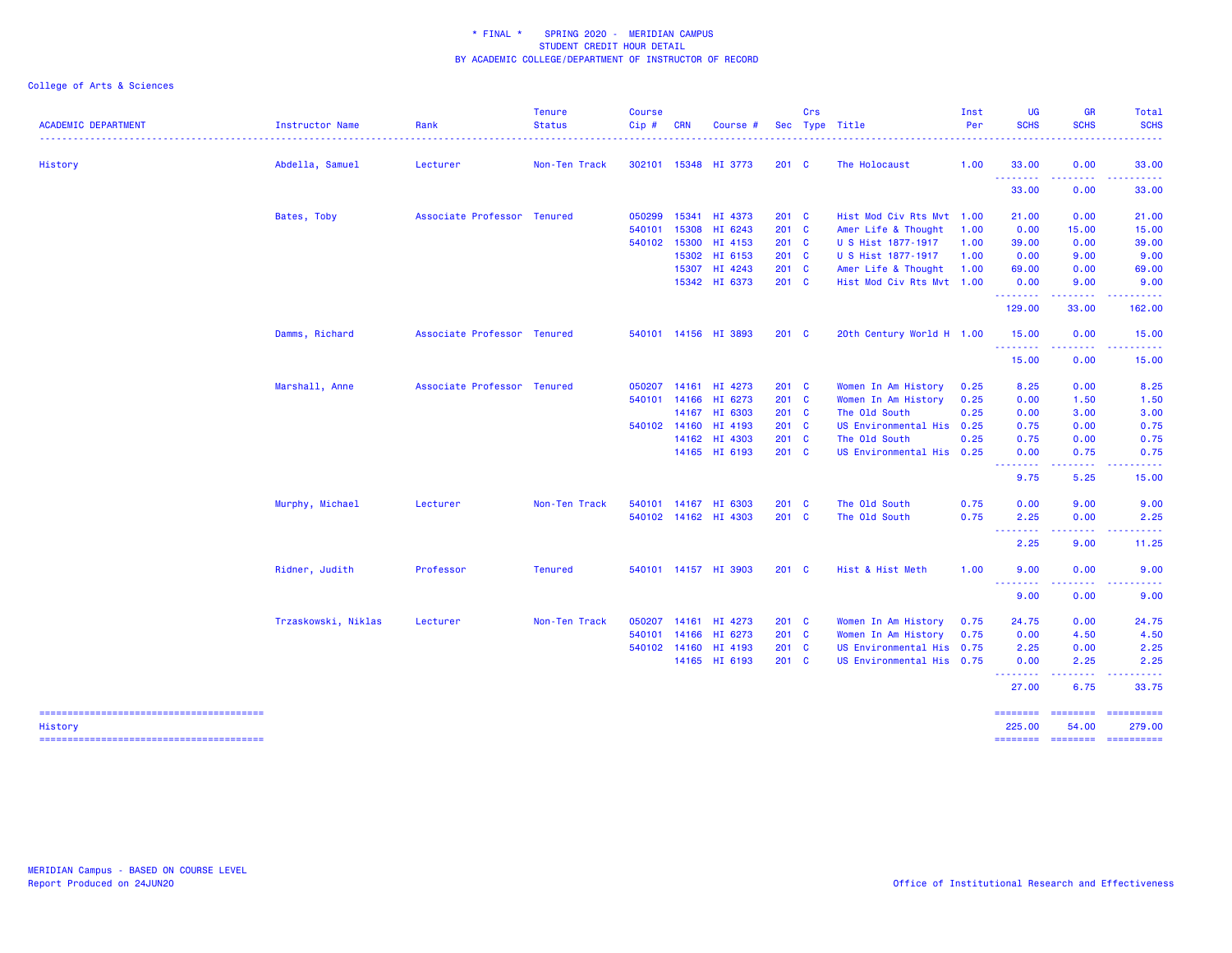| <b>ACADEMIC DEPARTMENT</b> | Instructor Name | Rank                              | <b>Tenure</b><br>Status | Course<br>Cip# | <b>CRN</b> | Course #                                                |                         | Crs | Sec Type Title                                                          | Inst<br>Per  | <b>UG</b><br><b>SCHS</b> | <b>GR</b><br><b>SCHS</b> | Total<br><b>SCHS</b>    |
|----------------------------|-----------------|-----------------------------------|-------------------------|----------------|------------|---------------------------------------------------------|-------------------------|-----|-------------------------------------------------------------------------|--------------|--------------------------|--------------------------|-------------------------|
| Mathematics & Statistics   | Ge, Lin         | Clinical Assist Pro Non-Ten Track |                         | 521302         |            | 270101 14171 MA 1613<br>15364 MA 1413<br>14058 BQA 3123 | 201 C<br>201 C<br>201 C |     | Cal Bus & Life Sc I<br>Structure Real Numbe 1.00<br>Bus Stat Methods II | 1.00<br>1.00 | 27.00<br>15.00<br>42.00  | 0.00<br>0.00<br>0.00     | 27.00<br>15.00<br>42.00 |
|                            |                 |                                   |                         |                |            |                                                         |                         |     |                                                                         |              | .<br>84.00               | 0.00                     | 84.00                   |
|                            |                 |                                   |                         |                |            |                                                         |                         |     |                                                                         |              | ---------                | ---------                | ==========              |
| Mathematics & Statistics   |                 |                                   |                         |                |            |                                                         |                         |     |                                                                         |              | 84.00                    | 0.00                     | 84.00                   |
|                            |                 |                                   |                         |                |            |                                                         |                         |     |                                                                         |              | ---------                | ---------                | ==========              |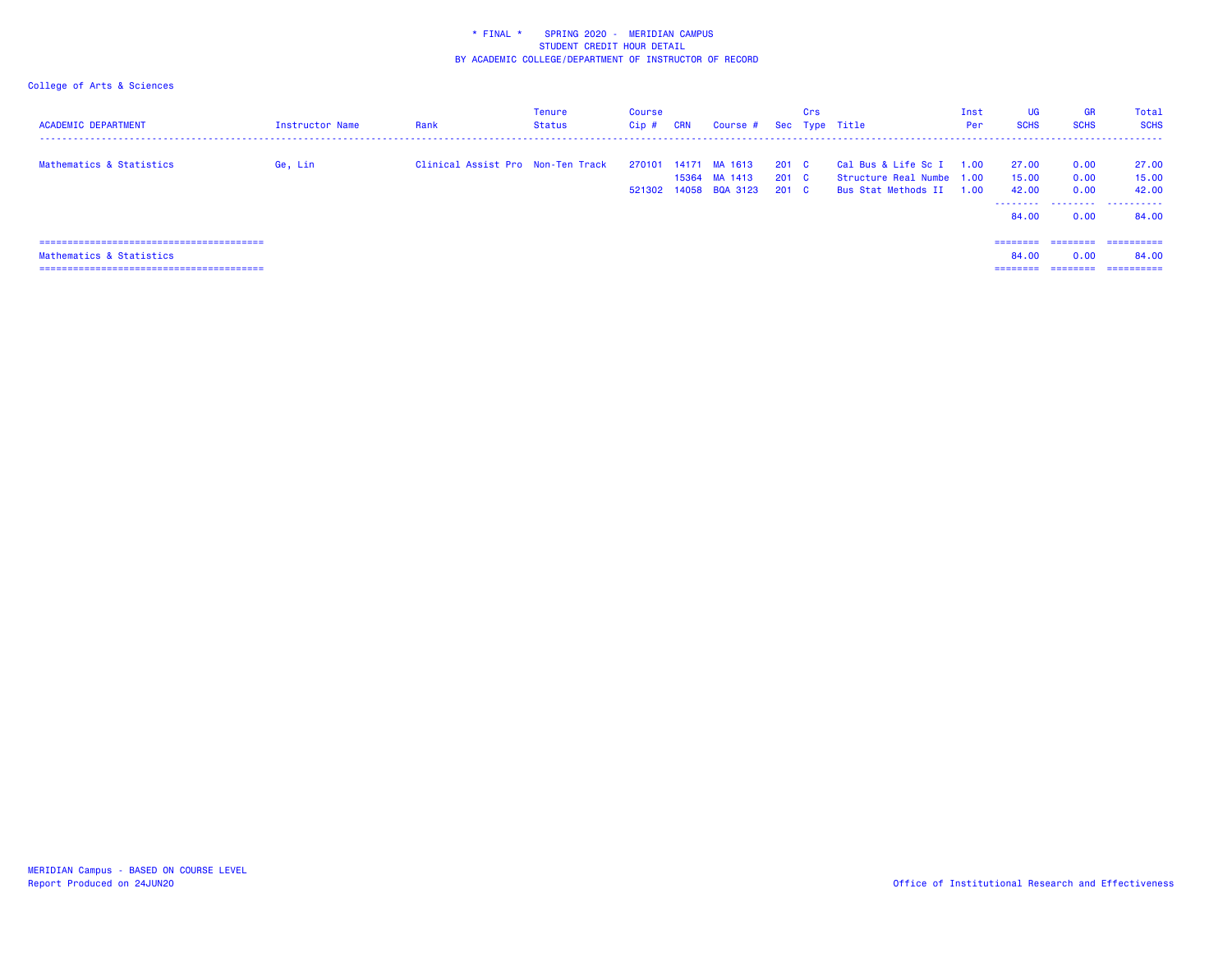| <b>ACADEMIC DEPARTMENT</b> | <b>Instructor Name</b> | Rank       | <b>Tenure</b><br>Status | Course<br>Cip# | <b>CRN</b> | Course # Sec Type Title                 |                | Crs |                                        | Inst<br>Per  | UG<br><b>SCHS</b>              | <b>GR</b><br><b>SCHS</b>      | Total<br><b>SCHS</b>              |
|----------------------------|------------------------|------------|-------------------------|----------------|------------|-----------------------------------------|----------------|-----|----------------------------------------|--------------|--------------------------------|-------------------------------|-----------------------------------|
| Philosophy & Religion      | Johnson, Gregory       | Instructor | Non-Ten Track           | 380101         |            | 14191 PHI 1103<br>380103 14192 PHI 3013 | 201 C<br>201 C |     | Intro To Philosophy<br>Business Ethics | 1.00<br>1.00 | 24,00<br>9.00<br>.<br>33.00    | 0.00<br>0.00<br>.<br>0.00     | 24.00<br>9.00<br>.<br>33.00       |
| Philosophy & Religion      |                        |            |                         |                |            |                                         |                |     |                                        |              | ---------<br>33.00<br>======== | ========<br>0.00<br>--------- | ==========<br>33,00<br>---------- |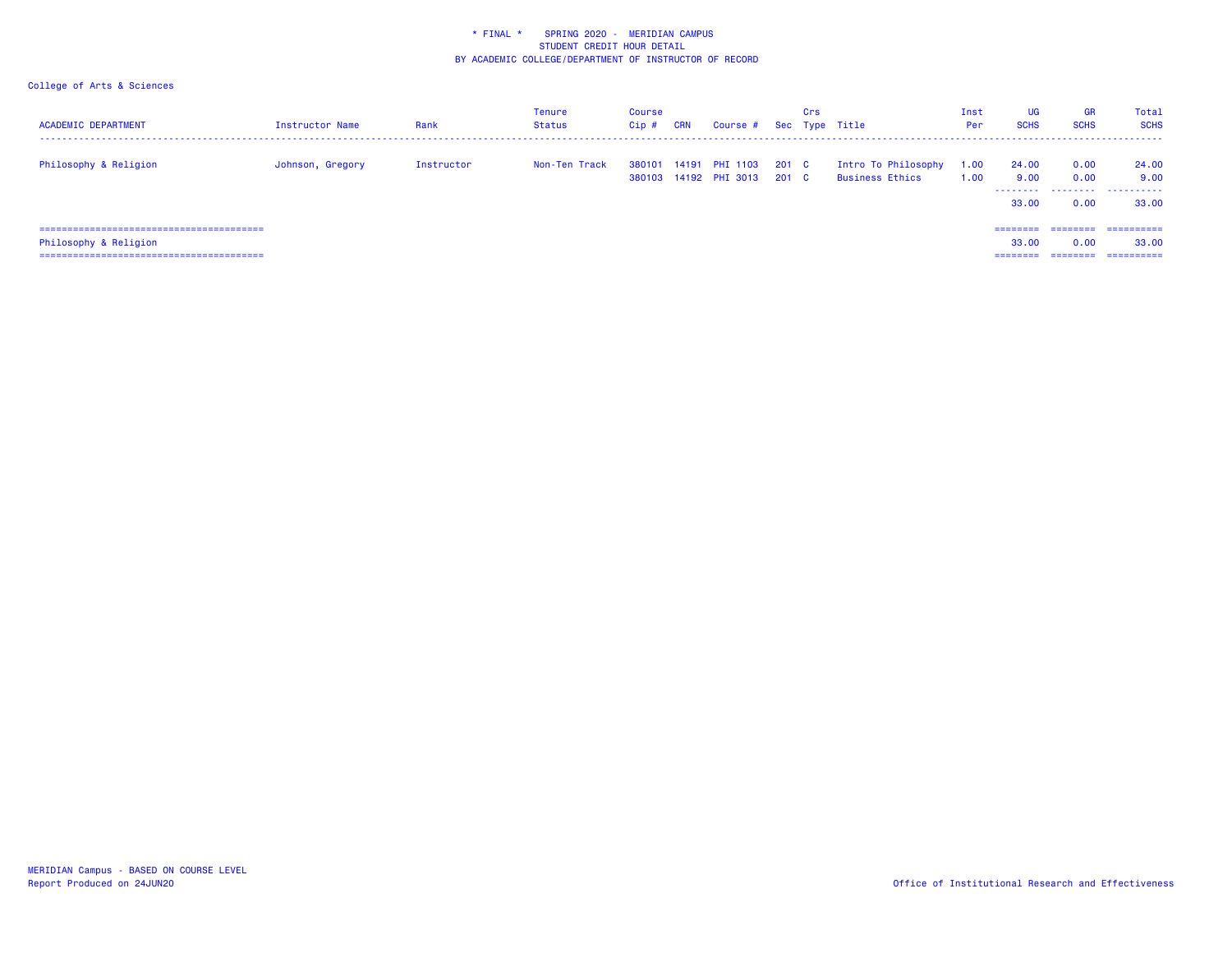| <b>ACADEMIC DEPARTMENT</b>                             | Instructor Name | Rank       | Tenure<br>Status | Course<br>$Cip$ # | CRN | Course # Sec Type Title |         | Crs |                  | Inst<br>Per | UG<br><b>SCHS</b>          | <b>GR</b><br><b>SCHS</b> | Total<br><b>SCHS</b>              |
|--------------------------------------------------------|-----------------|------------|------------------|-------------------|-----|-------------------------|---------|-----|------------------|-------------|----------------------------|--------------------------|-----------------------------------|
| Political Science & Public Administratio Baker, Leslie |                 | Instructor | Non-Ten Track    |                   |     | 451001 15363 PS 1513    | $201$ C |     | Comparative Govt | 1.00        | 60.00<br>--------<br>60.00 | 0.00<br>.<br>0.00        | 60.00<br>.<br>60.00               |
| Political Science & Public Administration              |                 |            |                  |                   |     |                         |         |     |                  |             | 60.00                      | 0.00                     | ==========<br>60.00<br>========== |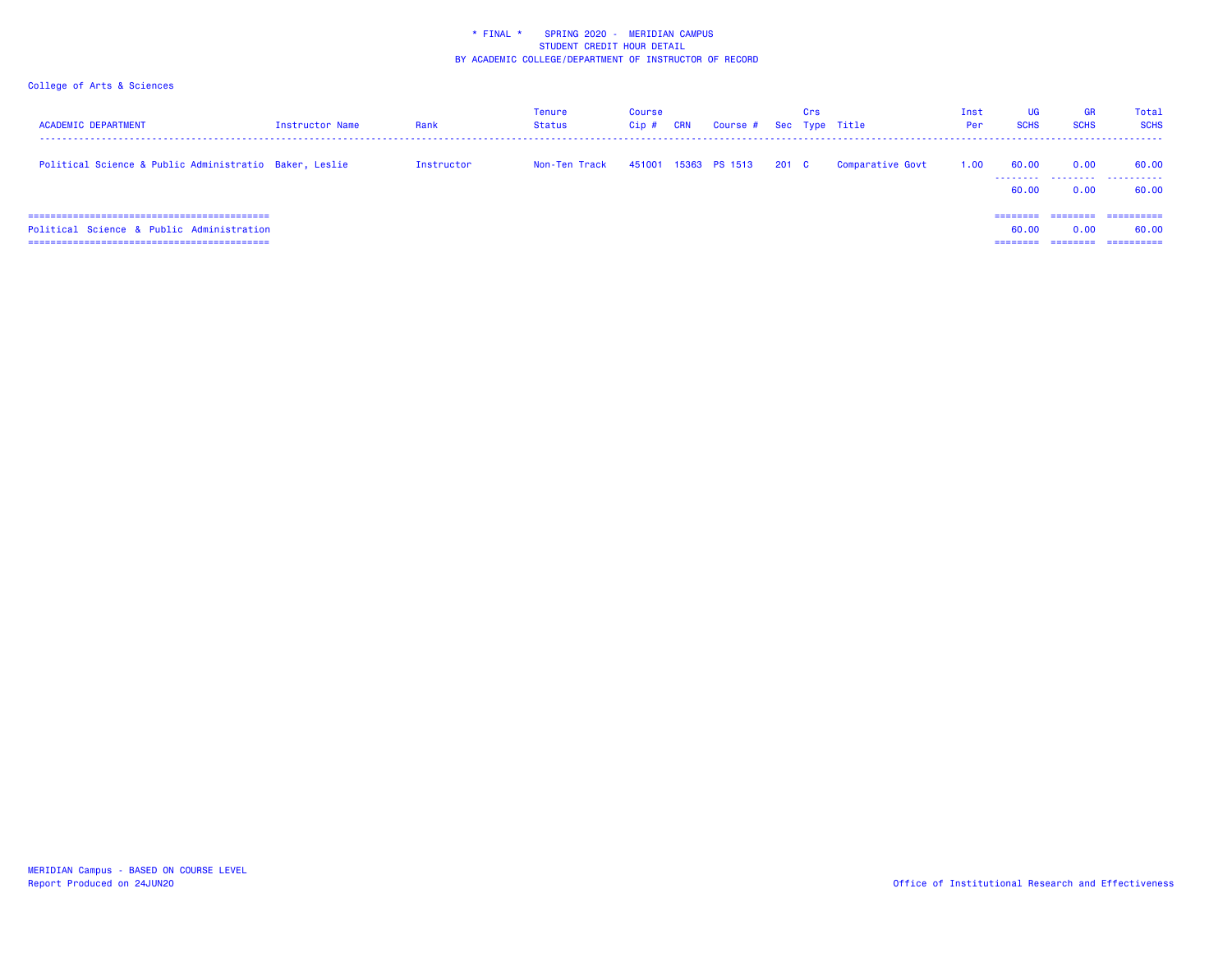| <b>ACADEMIC DEPARTMENT</b> | Instructor Name   | Rank                        | <b>Tenure</b><br><b>Status</b> | <b>Course</b><br>Cip# | <b>CRN</b> | Course #              | <b>Sec</b>    | Crs | Type Title                | Inst<br>Per | UG<br><b>SCHS</b>           | <b>GR</b><br><b>SCHS</b>                                             | <b>Total</b><br><b>SCHS</b> |
|----------------------------|-------------------|-----------------------------|--------------------------------|-----------------------|------------|-----------------------|---------------|-----|---------------------------|-------------|-----------------------------|----------------------------------------------------------------------|-----------------------------|
| Psychology                 | Cooper, Stephanie | Lecturer                    | Non-Ten Track                  | 422703                |            | 15299 PSY 4343        | $201 \quad C$ |     | Clinical Child Psych 1.00 |             | 30.00                       | 0.00                                                                 | 30.00                       |
|                            |                   |                             |                                |                       |            |                       |               |     |                           |             | - - - - - - - - -<br>30.00  | .<br>0.00                                                            | 30.00                       |
|                            | Gier, Vicki       | Associate Professor Tenured |                                | 420101                |            | 14194 PSY 1021        | $201$ C       |     | Career in Psychology      | 1.00        | 11.00                       | 0.00                                                                 | 11.00                       |
|                            |                   |                             |                                | 422704                |            | 14198 PSY 3314        | $201$ B       |     | Experimental Psych        | 1.00        | 44.00                       | 0.00                                                                 | 44.00                       |
|                            |                   |                             |                                | 422707                | 14196      | <b>PSY 3203</b>       | 201 C         |     | Psy Of Gender Differ 1.00 |             | 24.00                       | 0.00                                                                 | 24.00                       |
|                            |                   |                             |                                | 422813                |            | 14199 PSY 3343        | $201 \quad C$ |     | Psych Of Learning         | 1.00        | 63.00                       | 0.00                                                                 | 63.00                       |
|                            |                   |                             |                                |                       |            |                       |               |     |                           |             | --------<br>142.00          | <b><i><u><u> - - - -</u></u></i></b><br>$\sim$ $\sim$ $\sim$<br>0.00 | .<br>142.00                 |
|                            | Hogan, Russell    | Lecturer                    | Non-Ten Track                  |                       |            | 420101 14197 PSY 3213 | $201 \quad C$ |     | Psych Of Ab Behavior 1.00 |             | 39.00                       | 0.00                                                                 | 39.00                       |
|                            |                   |                             |                                |                       |            |                       |               |     |                           |             | .<br>39.00                  | 0.00                                                                 | 39.00                       |
|                            | Shumate, James    | Lecturer                    | Non-Ten Track                  | 422803                | 15350      | <b>PSY 6373</b>       | $201$ C       |     | Forensic Psychology       | 1.00        | 0.00                        | 12.00                                                                | 12.00                       |
|                            |                   |                             |                                |                       |            | 422812 15349 PSY 4373 | $201$ C       |     | Forensic Psychology       | 1.00        | 51.00                       | 0.00                                                                 | 51.00                       |
|                            |                   |                             |                                |                       |            |                       |               |     |                           |             | .<br>51.00                  | .<br>12.00                                                           | ------<br>63.00             |
|                            | Wilson, Rodney    | Associate Professor Tenured |                                | 420101                | 14207      | <b>PSY 6403</b>       | $201 \quad C$ |     | Biological Psycholog      | 1.00        | 0.00                        | 9.00                                                                 | 9.00                        |
|                            |                   |                             |                                | 422705                | 14201      | <b>PSY 4203</b>       | $201 \quad C$ |     | Theories Of Pers          | 1.00        | 45.00                       | 0.00                                                                 | 45.00                       |
|                            |                   |                             |                                | 422706                | 14203      | <b>PSY 4403</b>       | $201 \quad C$ |     | Biological Psycholog 1.00 |             | 27.00                       | 0.00                                                                 | 27.00                       |
|                            |                   |                             |                                | 422808                |            | 15303 PSY 3003        | $201 \quad C$ |     | Environmental Psy         | 1.00        | 24.00                       | 0.00                                                                 | 24.00                       |
|                            |                   |                             |                                |                       |            |                       |               |     |                           |             | --------<br>96.00           | .<br>9.00                                                            | .<br>105.00                 |
| Psychology                 |                   |                             |                                |                       |            |                       |               |     |                           |             | $=$ = = = = = = =<br>358,00 | ========<br>21,00                                                    | -----------<br>379.00       |
|                            |                   |                             |                                |                       |            |                       |               |     |                           |             | ========                    | ========                                                             | ==========                  |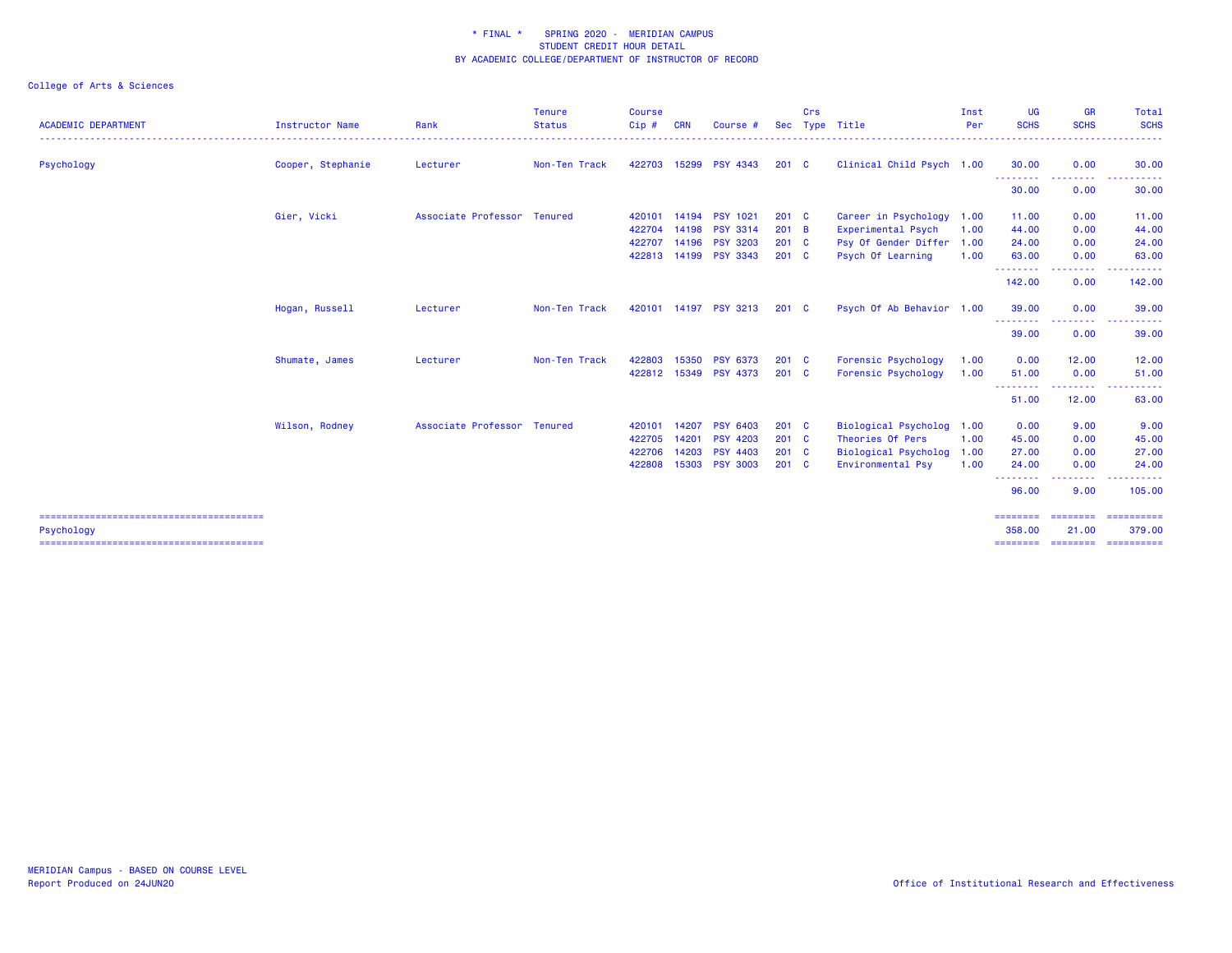| <b>Instructor Name</b> | Rank       | <b>Tenure</b><br><b>Status</b> | Course<br>Cip#                                                                                    | <b>CRN</b> | Course          |                                                                                                                                                                                                                       | Crs |                                                                                                                                                                | Inst<br>Per | <b>UG</b><br><b>SCHS</b>                                                                                                                                                   | GR<br><b>SCHS</b>                 | Total<br><b>SCHS</b>                                                                                                                       |
|------------------------|------------|--------------------------------|---------------------------------------------------------------------------------------------------|------------|-----------------|-----------------------------------------------------------------------------------------------------------------------------------------------------------------------------------------------------------------------|-----|----------------------------------------------------------------------------------------------------------------------------------------------------------------|-------------|----------------------------------------------------------------------------------------------------------------------------------------------------------------------------|-----------------------------------|--------------------------------------------------------------------------------------------------------------------------------------------|
| Carr, Rhonda           |            |                                | 440701                                                                                            |            | SW 2323         |                                                                                                                                                                                                                       |     |                                                                                                                                                                |             | 33.00                                                                                                                                                                      | 0.00                              | 33.00                                                                                                                                      |
|                        |            |                                |                                                                                                   |            | SW 4613         |                                                                                                                                                                                                                       |     | Child Welf Services                                                                                                                                            | 1.00        | 48.00                                                                                                                                                                      | 0.00                              | 48.00                                                                                                                                      |
|                        |            |                                |                                                                                                   |            |                 |                                                                                                                                                                                                                       |     | Sw Health Care                                                                                                                                                 | 1.00        | 36.00                                                                                                                                                                      | 0.00                              | 36.00                                                                                                                                      |
|                        |            |                                |                                                                                                   |            |                 |                                                                                                                                                                                                                       |     |                                                                                                                                                                |             | 117.00                                                                                                                                                                     | 0.00                              | 117.00                                                                                                                                     |
| Cook, Amanda           |            |                                | 450401                                                                                            |            | <b>CRM 2003</b> |                                                                                                                                                                                                                       |     |                                                                                                                                                                |             | 3.00                                                                                                                                                                       | 0.00                              | 3.00                                                                                                                                       |
|                        |            |                                |                                                                                                   |            | <b>CRM 4803</b> |                                                                                                                                                                                                                       |     |                                                                                                                                                                |             | 15.00                                                                                                                                                                      | 0.00                              | 15.00                                                                                                                                      |
|                        |            |                                |                                                                                                   |            |                 |                                                                                                                                                                                                                       |     |                                                                                                                                                                |             | 45.00                                                                                                                                                                      | 0.00                              | 45.00                                                                                                                                      |
|                        |            |                                |                                                                                                   |            | <b>CRM 4323</b> |                                                                                                                                                                                                                       |     | Victimology                                                                                                                                                    | 1.00        | 42.00                                                                                                                                                                      | 0.00                              | 42.00                                                                                                                                      |
|                        |            |                                |                                                                                                   |            |                 |                                                                                                                                                                                                                       |     | Victimology                                                                                                                                                    | 1.00        | 3.00                                                                                                                                                                       | 0.00                              | 3.00                                                                                                                                       |
|                        |            |                                |                                                                                                   |            |                 |                                                                                                                                                                                                                       |     | Victimology                                                                                                                                                    | 1.00        | 0.00                                                                                                                                                                       | 3.00                              | 3.00                                                                                                                                       |
|                        |            |                                |                                                                                                   |            |                 |                                                                                                                                                                                                                       |     |                                                                                                                                                                |             | 108.00                                                                                                                                                                     | 3.00                              | 111.00                                                                                                                                     |
| Ladner, Tina           | Lecturer   | Non-Ten Track                  | 450401                                                                                            |            |                 |                                                                                                                                                                                                                       |     |                                                                                                                                                                |             | 57.00                                                                                                                                                                      | 0.00                              | 57.00                                                                                                                                      |
|                        |            |                                |                                                                                                   |            |                 |                                                                                                                                                                                                                       |     |                                                                                                                                                                |             | 57.00                                                                                                                                                                      | 0.00                              | 57.00                                                                                                                                      |
| Savage, Angela         | Instructor | Non-Ten Track                  | 440701                                                                                            |            |                 |                                                                                                                                                                                                                       |     | Social Work Pract I                                                                                                                                            | 1.00        | 33.00                                                                                                                                                                      | 0.00                              | 33.00                                                                                                                                      |
|                        |            |                                |                                                                                                   |            |                 |                                                                                                                                                                                                                       |     | Sw Fld Prac/Sem I                                                                                                                                              | 1.00        | 48.00                                                                                                                                                                      | 0.00                              | 48.00                                                                                                                                      |
|                        |            |                                |                                                                                                   |            |                 |                                                                                                                                                                                                                       |     | Sw Fld Prac/Sem II                                                                                                                                             | 1.00        | 48.00                                                                                                                                                                      | 0.00                              | 48.00                                                                                                                                      |
|                        |            |                                |                                                                                                   |            |                 |                                                                                                                                                                                                                       |     |                                                                                                                                                                |             | 129.00                                                                                                                                                                     | 0.00                              | 129.00                                                                                                                                     |
| Swindell, Marian       |            |                                | 440701                                                                                            |            |                 |                                                                                                                                                                                                                       |     |                                                                                                                                                                |             | 39.00                                                                                                                                                                      | 0.00                              | 39.00                                                                                                                                      |
|                        |            |                                |                                                                                                   |            |                 |                                                                                                                                                                                                                       |     | Research Meth in SW                                                                                                                                            | 1.00        | 15.00                                                                                                                                                                      | 0.00                              | 15.00                                                                                                                                      |
|                        |            |                                |                                                                                                   |            |                 |                                                                                                                                                                                                                       |     |                                                                                                                                                                |             | 54.00                                                                                                                                                                      | 0.00                              | 54.00                                                                                                                                      |
|                        |            |                                |                                                                                                   |            |                 |                                                                                                                                                                                                                       |     |                                                                                                                                                                |             | ========<br>465.00                                                                                                                                                         | 3.00                              | -==========<br>468,00                                                                                                                      |
|                        |            |                                | Assistant Professor Non-Ten Track<br>Assistant Professor Ten Track<br>Associate Professor Tenured |            |                 | 14221<br>14226<br>14228 SW 4633<br>14073<br>14076<br>15313 CRM 3363<br>15337<br>15338 SO 4323<br>15340 SO 6323<br>15355 CRM 1003<br>14224 SW 3513<br>14229 SW 4916<br>14230 SW 4926<br>14222 SW 3023<br>14223 SW 3213 |     | Sec<br>201 C<br>201 C<br>201 C<br>$201 \quad C$<br>$201$ C<br>201 C<br>$201$ C<br>201 C<br>201 C<br>$201 \quad C$<br>201 C<br>201 E<br>201 E<br>201 C<br>201 C | Type Title  | Social Welfare Polic 1.00<br>Crime Justice Inequa 1.00<br>Senior Sem in Crimin 1.00<br>Globalization and Cr 1.00<br>Crime & Justice in A 1.00<br>Hum Beh Soc Envir II 1.00 | .<br>.<br>.<br>.<br>.<br>======== | .<br>$\frac{1}{2} \left( \frac{1}{2} \right) \left( \frac{1}{2} \right) \left( \frac{1}{2} \right) \left( \frac{1}{2} \right)$<br>======== |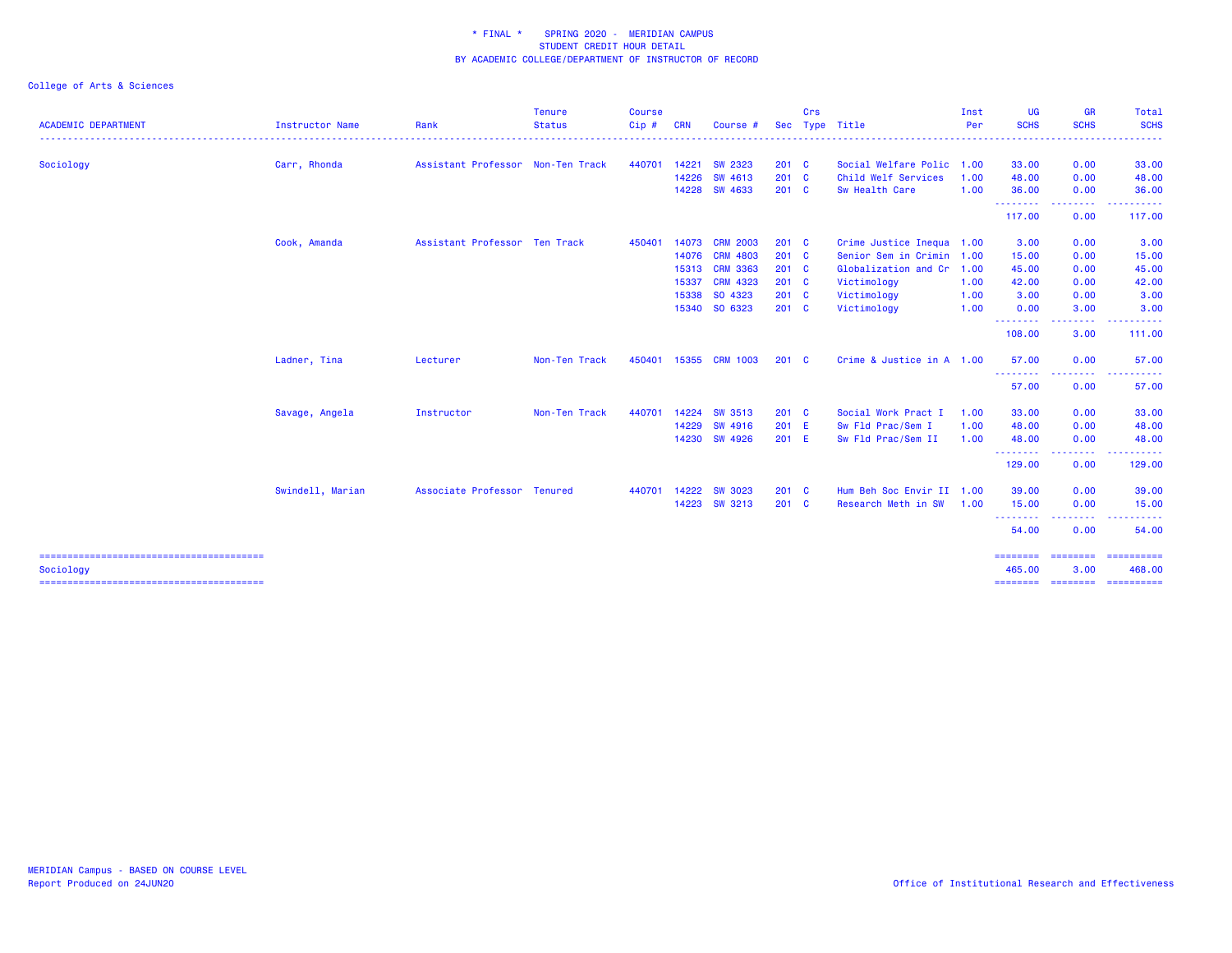| <b>ACADEMIC DEPARTMENT</b>     | <b>Instructor Name</b> | Rank                        | <b>Tenure</b><br>Status | Course<br>Cip# | <b>CRN</b> | Course # Sec Type Title                 |                | Crs |                                                | Inst<br>Per | <b>UG</b><br><b>SCHS</b>      | <b>GR</b><br><b>SCHS</b>       | Total<br><b>SCHS</b>               |
|--------------------------------|------------------------|-----------------------------|-------------------------|----------------|------------|-----------------------------------------|----------------|-----|------------------------------------------------|-------------|-------------------------------|--------------------------------|------------------------------------|
| <b>Finance &amp; Economics</b> | Spurlin, William       | Associate Professor Tenured |                         |                |            | 520801 14145 FIN 3123<br>15948 FIN 8113 | 201 C<br>201 C |     | Financial Management 1.00<br>Corporate Finance | 1.00        | 21.00<br>0.00<br>.<br>21,00   | 0.00<br>39.00<br>39,00         | 21.00<br>39.00<br>60.00            |
| Finance & Economics            |                        |                             |                         |                |            |                                         |                |     |                                                |             | ========<br>21.00<br>======== | ========<br>39.00<br>--------- | ==========<br>60.00<br>----------- |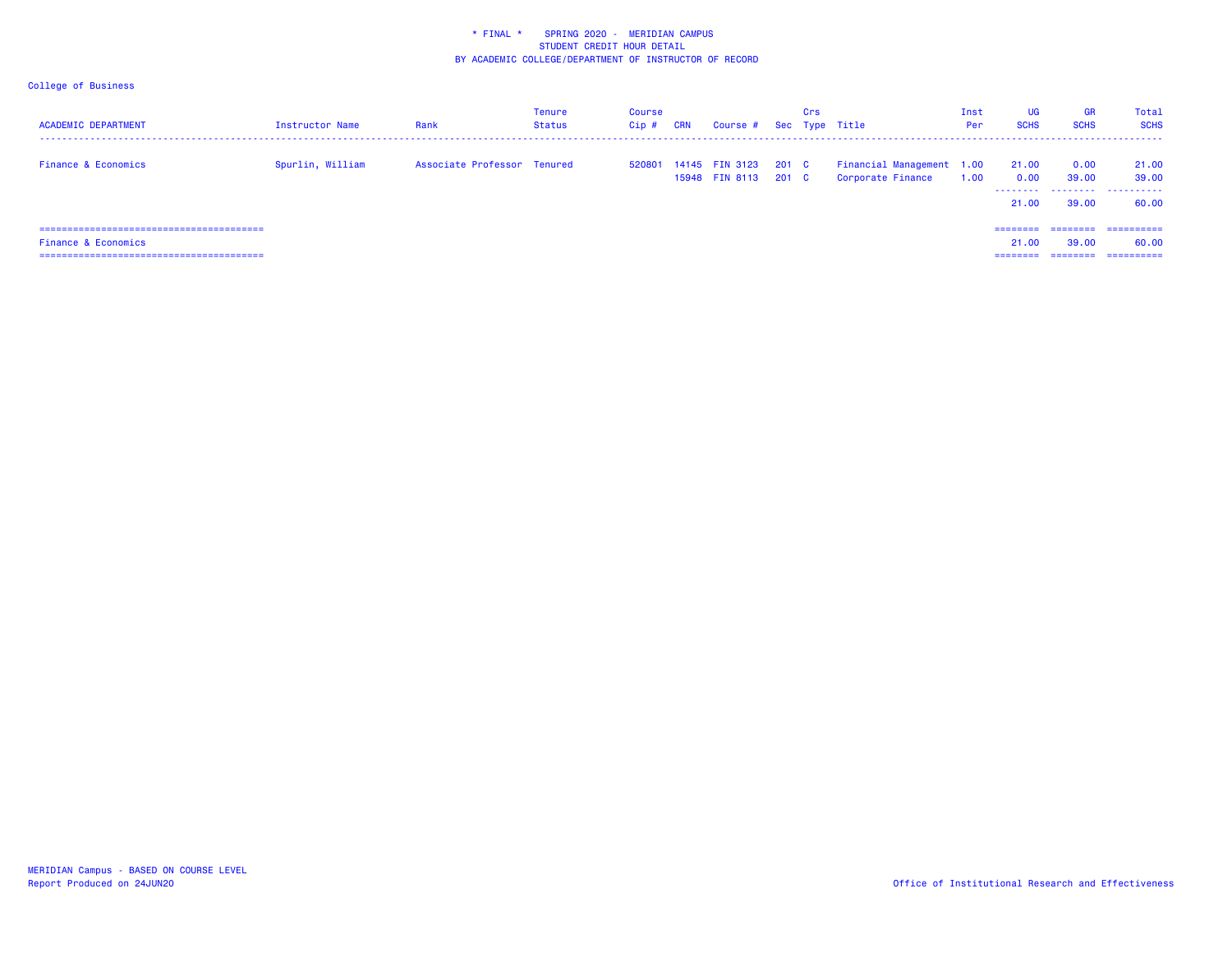| <b>ACADEMIC DEPARTMENT</b>       | Instructor Name  | Rank                              | <b>Tenure</b><br><b>Status</b> | <b>Course</b><br>Cip# | <b>CRN</b> | Course #        |               | Crs | Sec Type Title            | Inst<br>Per | <b>UG</b><br><b>SCHS</b>                                                                                                                                      | <b>GR</b><br><b>SCHS</b> | Total<br><b>SCHS</b> |
|----------------------------------|------------------|-----------------------------------|--------------------------------|-----------------------|------------|-----------------|---------------|-----|---------------------------|-------------|---------------------------------------------------------------------------------------------------------------------------------------------------------------|--------------------------|----------------------|
| Management & Information Systems | Bogue, Patty     | Instructor                        | Non-Ten Track                  | 520201                | 14179      | <b>MGT 3823</b> | $201 \quad C$ |     | Responsible Leadersh 1.00 |             | 30.00                                                                                                                                                         | 0.00                     | 30.00                |
|                                  |                  |                                   |                                |                       | 14180      | <b>MGT 3823</b> | 202 C         |     | Responsible Leadersh 1.00 |             | 108.00<br>.                                                                                                                                                   | 0.00<br>.                | 108.00               |
|                                  |                  |                                   |                                |                       |            |                 |               |     |                           |             | 138.00                                                                                                                                                        | 0.00                     | 138.00               |
|                                  | Dearing, Kristi  | Non-Faculty                       | Not Applicable                 | 520201                |            | 14176 MGT 3213  | $201$ C       |     | Org Communications        | 1.00        | 45.00                                                                                                                                                         | 0.00                     | 45.00                |
|                                  |                  |                                   |                                |                       | 15367      | <b>MGT 3213</b> | 202 C         |     | Org Communications        | 1.00        | 45.00                                                                                                                                                         | 0.00                     | 45.00                |
|                                  |                  |                                   |                                | 521003                | 14177      | <b>MGT 3813</b> | 201 C         |     | Organizational Behav      | 1.00        | 33.00                                                                                                                                                         | 0.00                     | 33.00                |
|                                  |                  |                                   |                                |                       |            | 14178 MGT 3813  | 202 C         |     | Organizational Behav      | 1.00        | 42.00                                                                                                                                                         | 0.00                     | 42.00                |
|                                  |                  |                                   |                                |                       |            |                 |               |     |                           |             | 165.00                                                                                                                                                        | 0.00                     | 165.00               |
|                                  | Goodwin, Amber   | Lecturer                          | Non-Ten Track                  | 521001                | 14181      | <b>MGT 4533</b> | $201 \quad C$ |     | <b>Advanced HRM</b>       | 1.00        | 12.00                                                                                                                                                         | 0.00                     | 12.00                |
|                                  |                  |                                   |                                |                       | 16695      | MGT 4533        | 202 C         |     | <b>Advanced Hrm</b>       | 1.00        | 6.00<br>.                                                                                                                                                     | 0.00                     | 6.00                 |
|                                  |                  |                                   |                                |                       |            |                 |               |     |                           |             | 18.00                                                                                                                                                         | 0.00                     | 18.00                |
|                                  | Jones, Gabrielle | Non-Faculty                       | Not Applicable                 | 521201                | 14053      | <b>BIS 3233</b> | $201$ C       |     | Management Informati 1.00 |             | 66.00                                                                                                                                                         | 0.00                     | 66.00                |
|                                  |                  |                                   |                                |                       |            | 14054 BIS 3713  | $201$ C       |     | Int Elec Info System 1.00 |             | 24.00                                                                                                                                                         | 0.00                     | 24.00                |
|                                  |                  |                                   |                                |                       |            | 14055 BIS 3713  | 202 C         |     | Int Elec Info System 1.00 |             | 39.00<br><u>.</u>                                                                                                                                             | 0.00<br>.                | 39.00                |
|                                  |                  |                                   |                                |                       |            |                 |               |     |                           |             | 129.00                                                                                                                                                        | 0.00                     | 129.00               |
|                                  | Macbean, Meagan  | Lecturer                          | Non-Ten Track                  | 521501                |            | 15375 BL 4333   | $201$ C       |     | <b>Real Estate Law</b>    | 1.00        | 9.00                                                                                                                                                          | 0.00                     | 9.00                 |
|                                  |                  |                                   |                                |                       |            | 15376 BL 4333   | 202 C         |     | Real Estate Law           | 1.00        | 54.00<br>$\frac{1}{2} \left( \frac{1}{2} \right) \left( \frac{1}{2} \right) \left( \frac{1}{2} \right) \left( \frac{1}{2} \right) \left( \frac{1}{2} \right)$ | 0.00                     | 54.00                |
|                                  |                  |                                   |                                |                       |            |                 |               |     |                           |             | 63.00                                                                                                                                                         | 0.00                     | 63.00                |
|                                  | McNeil, Stacey   | Clinical Assist Pro Non-Ten Track |                                | 520201                | 15373      | <b>MGT 8103</b> | $201$ C       |     | Strategic Entreprene 1.00 |             | 0.00                                                                                                                                                          | 24.00                    | 24.00                |
|                                  |                  |                                   |                                |                       | 15374      | <b>MGT 8103</b> | 202 C         |     | Strategic Entreprene      | 1.00        | 0.00                                                                                                                                                          | 27.00                    | 27.00                |
|                                  |                  |                                   |                                |                       |            | 15377 MGT 8123  | $201$ C       |     | Strategic Bus Consul 1.00 |             | 0.00<br>.                                                                                                                                                     | 15.00<br>$- - - - -$     | 15.00                |
|                                  |                  |                                   |                                |                       |            |                 |               |     |                           |             | 0.00                                                                                                                                                          | 66.00                    | 66.00                |
|                                  | Pervez, Adam     | Assistant Professor Non-Ten Track |                                | 520101                | 14059      | <b>BUS 4853</b> | 201 C         |     | <b>Business Policy</b>    | 1.00        | 60.00                                                                                                                                                         | 0.00                     | 60.00                |
|                                  |                  |                                   |                                | 520201                |            | 15716 MGT 3113  | $201$ C       |     | Principles of Manag       | 1.00        | 30.00<br>.                                                                                                                                                    | 0.00<br>.                | 30.00<br>.           |
|                                  |                  |                                   |                                |                       |            |                 |               |     |                           |             | 90.00                                                                                                                                                         | 0.00                     | 90.00                |
|                                  | Scharmen, Dustin | Lecturer                          | Non-Ten Track                  | 521101                | 15527      | <b>MGT 4613</b> | $201 \quad C$ |     | Cross-Cultural Mgt        | 1.00        | 27.00                                                                                                                                                         | 0.00                     | 27.00                |
|                                  |                  |                                   |                                |                       | 15529      | <b>MGT 4613</b> | 202 C         |     | Cross-Cultural Mgt        | 1.00        | 36.00<br>.                                                                                                                                                    | 0.00                     | 36.00                |
|                                  |                  |                                   |                                |                       |            |                 |               |     |                           |             | 63.00                                                                                                                                                         | 0.00                     | 63.00                |
|                                  | Shin, Seungjae   | Professor                         | <b>Tenured</b>                 | 520301                |            | 15379 ACC 3053  | $201$ C       |     | Acct Systems II           | 1.00        | 18.00                                                                                                                                                         | 0.00                     | 18.00                |
|                                  |                  |                                   |                                |                       | 15831      | ACC 3053        | 202 C         |     | Acct Systems II           | 1.00        | 6.00                                                                                                                                                          | 0.00                     | 6.00                 |
|                                  |                  |                                   |                                | 521403                | 16597      | <b>MKT 3323</b> | 201 C         |     | International Logist 1.00 |             | 36.00                                                                                                                                                         | 0.00                     | 36.00                |
|                                  |                  |                                   |                                |                       |            | 16598 MKT 3323  | 202 C         |     | International Logist 1.00 |             | 75.00<br>.                                                                                                                                                    | 0.00<br>.                | 75.00                |
|                                  |                  |                                   |                                |                       |            |                 |               |     |                           |             | 135.00                                                                                                                                                        | 0.00                     | 135.00               |
|                                  | Young, Carlton   | Professor                         | <b>Tenured</b>                 | 220205                |            | 14056 BL 3223   | 201 C         |     | Law Of Comm Trans         | 1.00        | 45.00                                                                                                                                                         | 0.00                     | 45.00                |
|                                  |                  |                                   |                                | 510701                |            | 14152 HCA 4243  | $201$ C       |     | <b>Managed Care</b>       | 1.00        | 51.00                                                                                                                                                         | 0.00                     | 51.00                |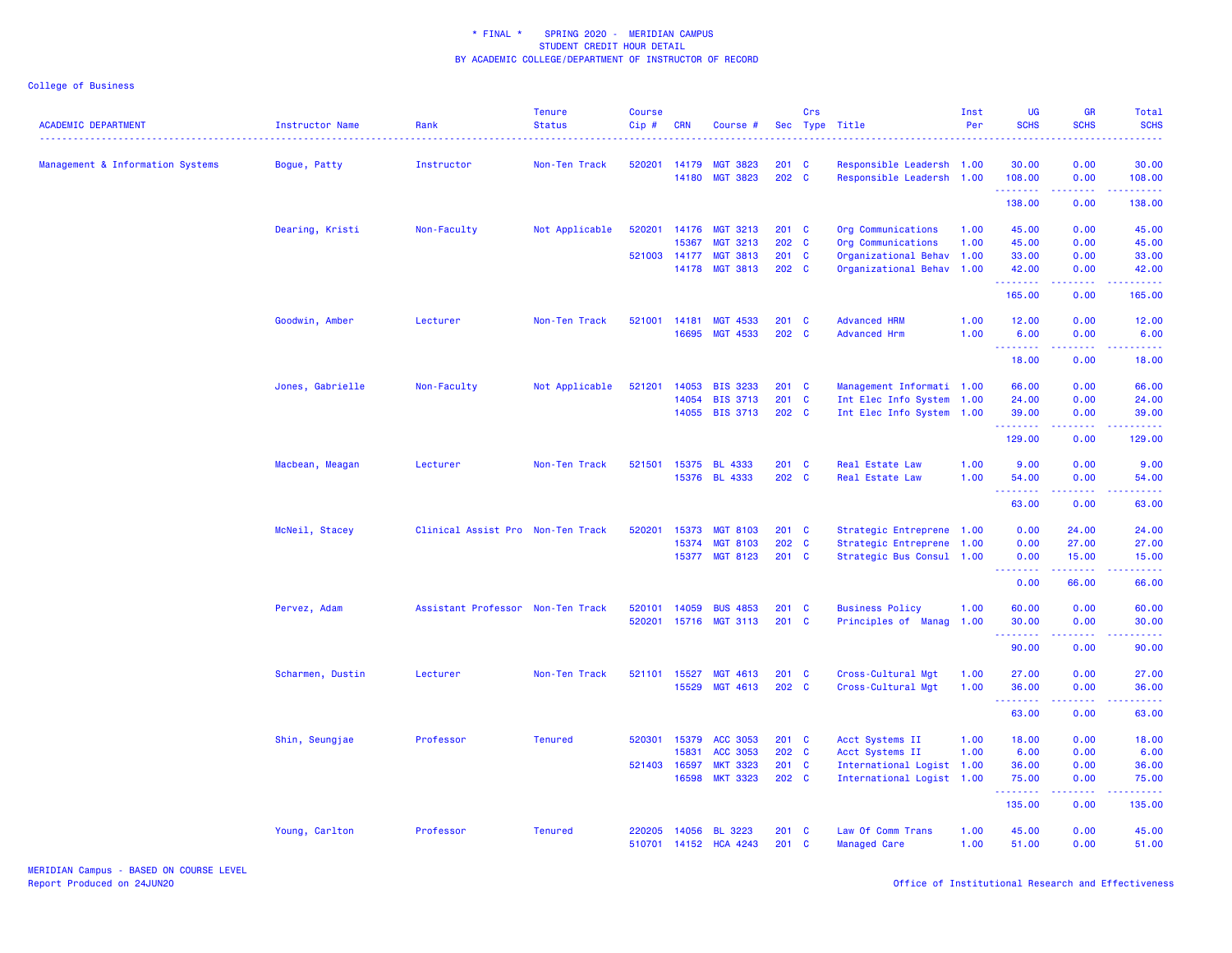| <b>ACADEMIC DEPARTMENT</b>                                         | Instructor Name | Rank      | Tenure<br>Status | Course<br>Cip# | <b>CRN</b> | Course # Sec Type Title     | Crs |                  | Inst<br>Per | UG<br><b>SCHS</b>  | <b>GR</b><br><b>SCHS</b> | Total<br><b>SCHS</b><br>-------     |
|--------------------------------------------------------------------|-----------------|-----------|------------------|----------------|------------|-----------------------------|-----|------------------|-------------|--------------------|--------------------------|-------------------------------------|
| Management & Information Systems                                   | Young, Carlton  | Professor | Tenured          |                |            | 510701 14154 HCA 4803 201 C |     | Heathcare Policy | 1.00        | 45.00<br>141.00    | 0.00<br>0.00             | 45.00<br>141.00                     |
| Management & Information Systems<br>------------------------------ |                 |           |                  |                |            |                             |     |                  |             | ========<br>942.00 | ---------<br>66.00       | ==========<br>1008.00<br>========== |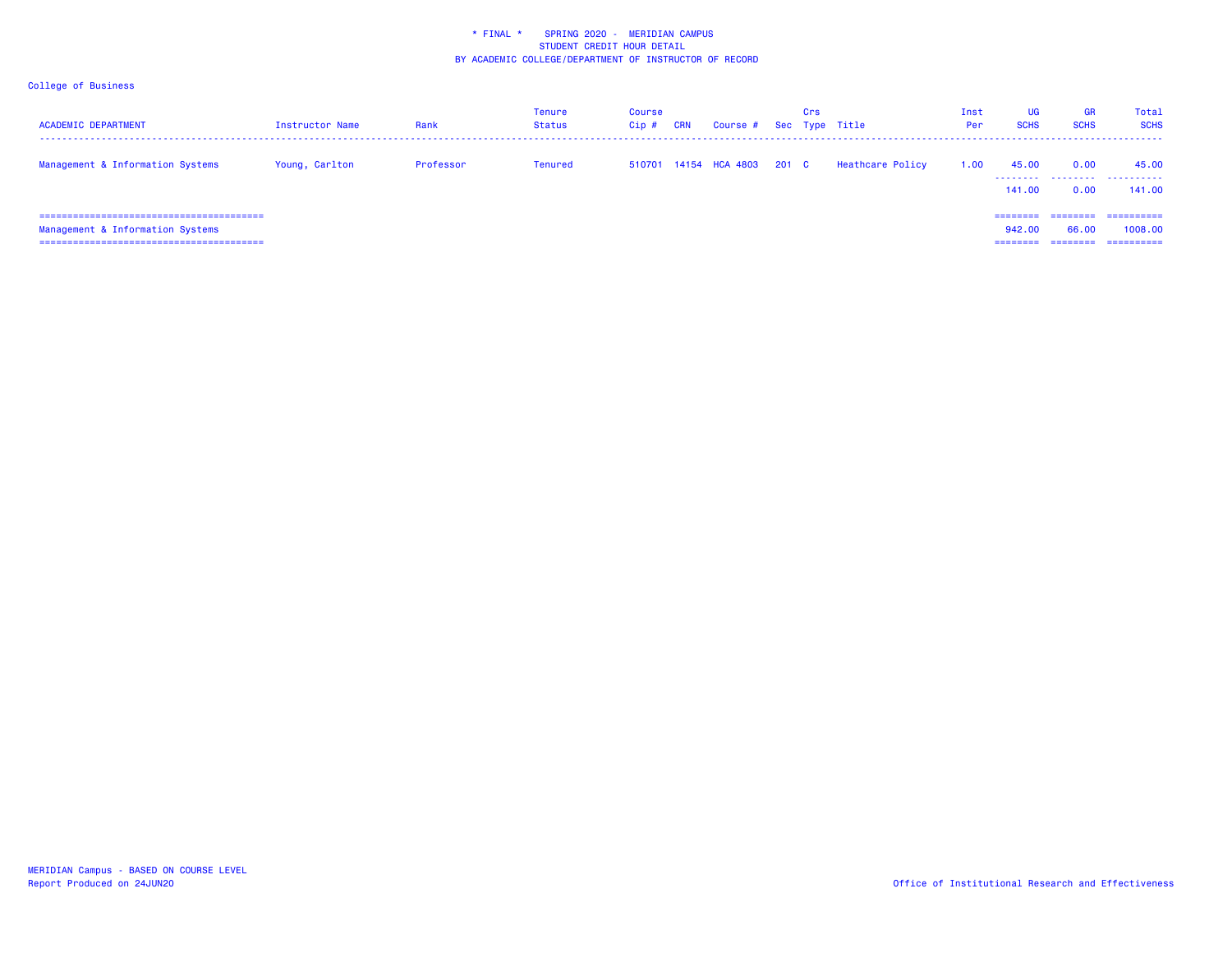| <b>ACADEMIC DEPARTMENT</b>                             | Instructor Name     | Rank                          | <b>Tenure</b><br><b>Status</b> | <b>Course</b><br>Cip# | <b>CRN</b> | Course #        |                  | Crs | Sec Type Title            | Inst<br>Per | <b>UG</b><br><b>SCHS</b> | <b>GR</b><br><b>SCHS</b>                                                                                                                                                                                                                                                                                                                                                                                                                                                                       | <b>Total</b><br><b>SCHS</b>                                                                             |
|--------------------------------------------------------|---------------------|-------------------------------|--------------------------------|-----------------------|------------|-----------------|------------------|-----|---------------------------|-------------|--------------------------|------------------------------------------------------------------------------------------------------------------------------------------------------------------------------------------------------------------------------------------------------------------------------------------------------------------------------------------------------------------------------------------------------------------------------------------------------------------------------------------------|---------------------------------------------------------------------------------------------------------|
| Marketing, Quantitative Analysis & Busin Hill, William |                     | Professor                     | <b>Tenured</b>                 | 510701                | 14153      | <b>HCA 4443</b> | 201 E            |     | Healthcare Internshi 1.00 |             | 6.00                     | 0.00                                                                                                                                                                                                                                                                                                                                                                                                                                                                                           | 6.00                                                                                                    |
|                                                        |                     |                               |                                | 520201                | 16595      | <b>BQA 6423</b> | $201 \quad C$    |     | Business Decision An 1.00 |             | 0.00                     | 33,00                                                                                                                                                                                                                                                                                                                                                                                                                                                                                          | 33.00                                                                                                   |
|                                                        |                     |                               |                                |                       | 16596      | BQA 6423        | 202 <sub>c</sub> |     | Business Decision An 1.00 |             | 0.00                     | 21.00                                                                                                                                                                                                                                                                                                                                                                                                                                                                                          | 21.00                                                                                                   |
|                                                        |                     |                               |                                | 521401                |            | 14184 MKT 3513  | 201 E            |     | Marketing Internship 1.00 |             | 6.00                     | 0.00                                                                                                                                                                                                                                                                                                                                                                                                                                                                                           | 6.00                                                                                                    |
|                                                        |                     |                               |                                |                       |            |                 |                  |     |                           |             | .<br>12.00               | .<br>54.00                                                                                                                                                                                                                                                                                                                                                                                                                                                                                     | 66.00                                                                                                   |
|                                                        | Pompelia, Anthony   | Lecturer                      | Non-Ten Track                  | 521401                | 15371      | <b>MKT 4123</b> | $201 \quad C$    |     | Advertising               | 1.00        | 12.00                    | 0.00                                                                                                                                                                                                                                                                                                                                                                                                                                                                                           | 12.00                                                                                                   |
|                                                        |                     |                               |                                |                       |            | 15372 MKT 4123  | 202 <sub>c</sub> |     | Advertising               | 1.00        | 69.00                    | 0.00                                                                                                                                                                                                                                                                                                                                                                                                                                                                                           | 69.00                                                                                                   |
|                                                        |                     |                               |                                |                       |            |                 |                  |     |                           |             | .<br>81.00               | --------<br>0.00                                                                                                                                                                                                                                                                                                                                                                                                                                                                               | 81.00                                                                                                   |
|                                                        | Qu, Yingge          | Assistant Professor Ten Track |                                | 521401                | 14182      | <b>MKT 3013</b> | $201 \quad C$    |     | Principles Of Mkt         | 1.00        | 33.00                    | 0.00                                                                                                                                                                                                                                                                                                                                                                                                                                                                                           | 33.00                                                                                                   |
|                                                        |                     |                               |                                |                       |            | 14183 MKT 3013  | 202 C            |     | Principles Of Mkt         | 1.00        | 84.00                    | 0.00                                                                                                                                                                                                                                                                                                                                                                                                                                                                                           | 84.00                                                                                                   |
|                                                        |                     |                               |                                |                       |            | 14186 MKT 4423  | $201 \quad C$    |     | Strategic Brand Mana 1.00 |             | 48.00                    | 0.00                                                                                                                                                                                                                                                                                                                                                                                                                                                                                           | 48.00                                                                                                   |
|                                                        |                     |                               |                                |                       |            | 15370 MKT 6423  | 202 <sub>c</sub> |     | Strategic Brand Mana 1.00 |             | 0.00<br>.                | 6.00<br>.                                                                                                                                                                                                                                                                                                                                                                                                                                                                                      | 6.00                                                                                                    |
|                                                        |                     |                               |                                |                       |            |                 |                  |     |                           |             | 165.00                   | 6.00                                                                                                                                                                                                                                                                                                                                                                                                                                                                                           | 171.00                                                                                                  |
|                                                        | Radcliff, Derron    | Lecturer                      | Non-Ten Track                  | 521401                | 14187      | <b>MKT 4513</b> | $201$ C          |     | Resort-Convention Mk 1.00 |             | 27.00                    | 0.00                                                                                                                                                                                                                                                                                                                                                                                                                                                                                           | 27.00                                                                                                   |
|                                                        |                     |                               |                                |                       | 15369      | <b>MKT 4513</b> | 202 <sub>c</sub> |     | Resort-Convention Mk 1.00 |             | 21.00                    | 0.00                                                                                                                                                                                                                                                                                                                                                                                                                                                                                           | 21.00                                                                                                   |
|                                                        |                     |                               |                                |                       |            |                 |                  |     |                           |             | ---------<br>48.00       | $\begin{array}{cccccccccccccc} \multicolumn{2}{c}{} & \multicolumn{2}{c}{} & \multicolumn{2}{c}{} & \multicolumn{2}{c}{} & \multicolumn{2}{c}{} & \multicolumn{2}{c}{} & \multicolumn{2}{c}{} & \multicolumn{2}{c}{} & \multicolumn{2}{c}{} & \multicolumn{2}{c}{} & \multicolumn{2}{c}{} & \multicolumn{2}{c}{} & \multicolumn{2}{c}{} & \multicolumn{2}{c}{} & \multicolumn{2}{c}{} & \multicolumn{2}{c}{} & \multicolumn{2}{c}{} & \multicolumn{2}{c}{} & \multicolumn{2}{c}{} & \$<br>0.00 | 48.00                                                                                                   |
| Marketing.<br>Quantitative<br>Analysis<br>-8           | <b>Business</b> Law |                               |                                |                       |            |                 |                  |     |                           |             | ========<br>306,00       | ========<br>60.00                                                                                                                                                                                                                                                                                                                                                                                                                                                                              | $\begin{array}{c} \texttt{m} = \texttt{m} = \texttt{m} = \texttt{m} = \texttt{m} \end{array}$<br>366,00 |
|                                                        |                     |                               |                                |                       |            |                 |                  |     |                           |             |                          |                                                                                                                                                                                                                                                                                                                                                                                                                                                                                                | ======== ======== =========                                                                             |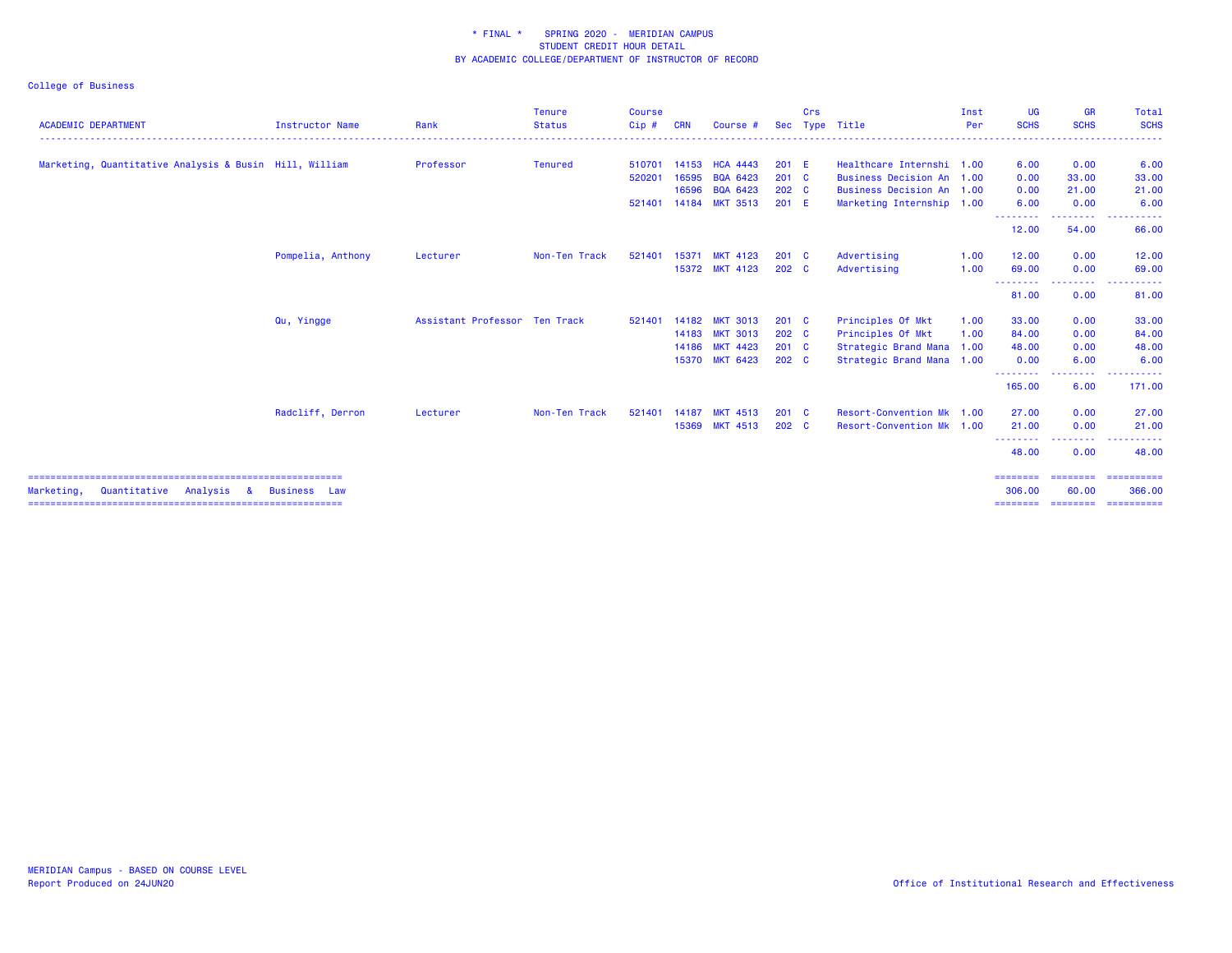| <b>ACADEMIC DEPARTMENT</b> | Instructor Name | Rank                          | <b>Tenure</b><br>Status | Course<br>Cip# | <b>CRN</b> | Course #       |               | Crs | Sec Type Title      | Inst<br>Per | UG<br><b>SCHS</b>  | <b>GR</b><br><b>SCHS</b> | Total<br><b>SCHS</b> |
|----------------------------|-----------------|-------------------------------|-------------------------|----------------|------------|----------------|---------------|-----|---------------------|-------------|--------------------|--------------------------|----------------------|
|                            |                 |                               |                         |                |            |                |               |     |                     |             |                    |                          |                      |
| School of Accountancy      | Ennis, Kevin    | Professor                     | <b>Tenured</b>          | 520301         |            | 14048 ACC 4033 | $201 \quad C$ |     | Auditing            | 1.00        | 18.00              | 0.00                     | 18.00                |
|                            |                 |                               |                         | 521601         |            | 14047 ACC 4013 | 201 C         |     | Income Tax I        | 1.00        | 27.00              | 0.00                     | 27,00                |
|                            |                 |                               |                         |                |            |                |               |     |                     |             | ---------<br>45.00 | 0.00                     | 45.00                |
|                            | Faello, Joseph  | Assistant Professor Ten Track |                         | 520301         |            | 14044 ACC 3003 | $201 \quad C$ |     | Acct Systems I      | 1.00        | 12.00              | 0.00                     | 12.00                |
|                            |                 |                               |                         |                |            | 14045 ACC 3023 | $201 \quad C$ |     | Intermediate Acc I  | 1.00        | 15.00              | 0.00                     | 15.00                |
|                            |                 |                               |                         |                |            | 14046 ACC 3033 | $201 \quad C$ |     | Intermediate Acc II | 1.00        | 33.00              | 0.00                     | 33.00                |
|                            |                 |                               |                         |                |            |                |               |     |                     |             | ---------<br>60.00 | .<br>0.00                | .<br>60.00           |
|                            |                 |                               |                         |                |            |                |               |     |                     |             | ========           | ---------                | ==========           |
| School of Accountancy      |                 |                               |                         |                |            |                |               |     |                     |             | 105,00             | 0.00                     | 105,00               |
|                            |                 |                               |                         |                |            |                |               |     |                     |             | ========           |                          |                      |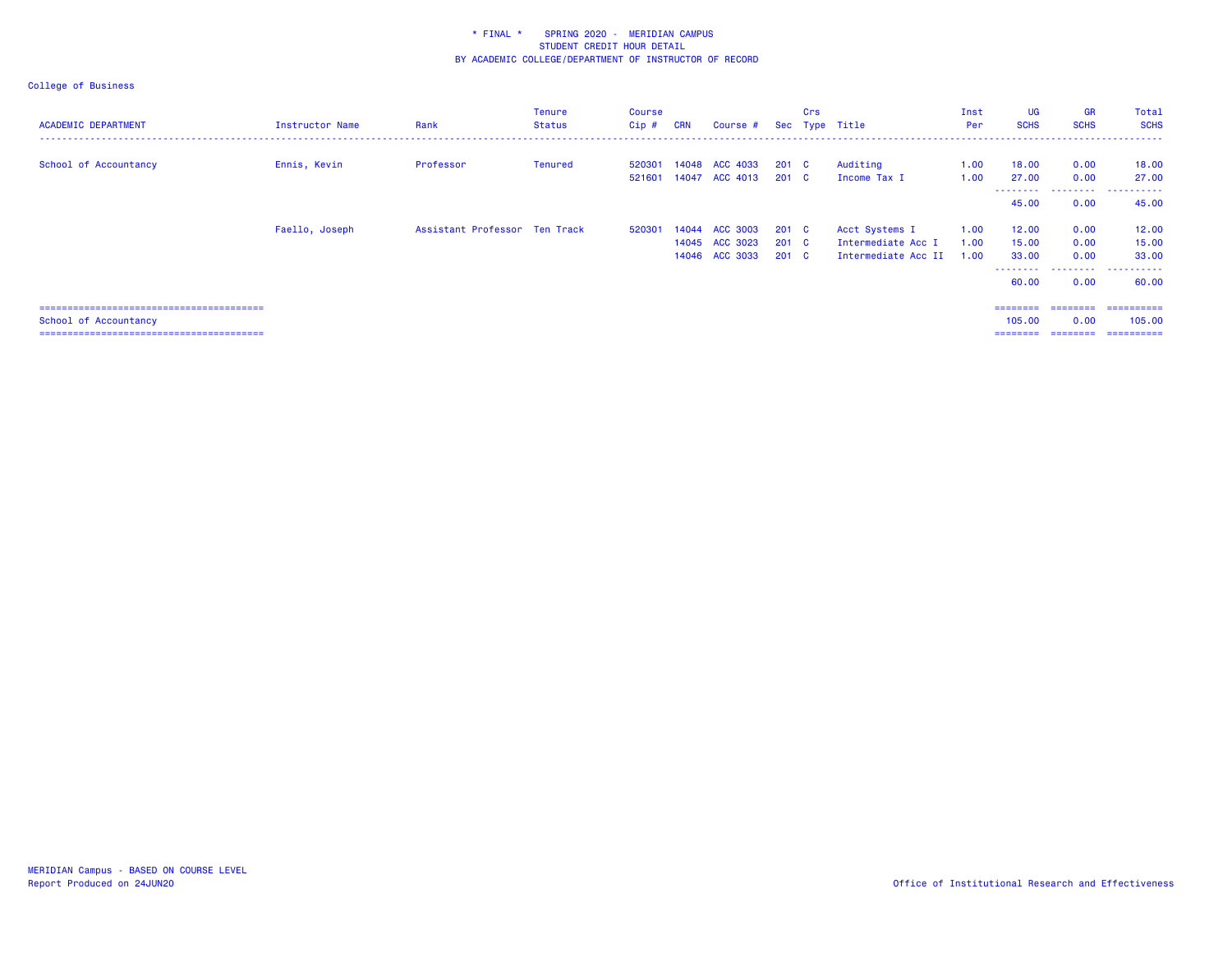College of Education

| <b>ACADEMIC DEPARTMENT</b>                           | Instructor Name   | Rank                              | <b>Tenure</b><br><b>Status</b> | <b>Course</b><br>Cip# | <b>CRN</b> | Course #              |                  | Crs | Sec Type Title            | Inst<br>Per | <b>UG</b><br><b>SCHS</b>                           | <b>GR</b><br><b>SCHS</b> | Total<br><b>SCHS</b>                  |
|------------------------------------------------------|-------------------|-----------------------------------|--------------------------------|-----------------------|------------|-----------------------|------------------|-----|---------------------------|-------------|----------------------------------------------------|--------------------------|---------------------------------------|
| Counseling, Educational Psychology, and Adams, Candy |                   | Non-Faculty                       | Not Applicable                 |                       |            | 131315 17643 LSK 1023 | 202 <sub>c</sub> |     | Col Read/Study Skill 1.00 |             | 18.00                                              | 0.00                     | 18.00                                 |
|                                                      |                   |                                   |                                |                       |            |                       |                  |     |                           |             | .<br>18.00                                         | 0.00                     | 18.00                                 |
|                                                      | Henington, Carlen | Professor                         | <b>Tenured</b>                 | 130604                |            | 14143 EPY 8473        | 202 C            |     | Mid Level Assessment 1.00 |             | 0.00                                               | 30.00                    | 30.00                                 |
|                                                      |                   |                                   |                                |                       |            | 16605 EPY 8473        | 201 C            |     | Mid Level Assessment 1.00 |             | 0.00                                               | 6.00                     | 6.00                                  |
|                                                      |                   |                                   |                                | 422803                | 16523      | <b>COE 7000</b>       | $203$ I          |     | Directed Indiv Study 1.00 |             | 0.00                                               | 1.00                     | 1.00                                  |
|                                                      |                   |                                   |                                |                       | 16922      | <b>COE 7000</b>       | $204$ I          |     | Directed Indiv Study 1.00 |             | 0.00                                               | 1.00                     | 1.00                                  |
|                                                      |                   |                                   |                                |                       |            | 16948 COE 7000        | $205$ I          |     | Directed Indiv Study 1.00 |             | 0.00<br><u>.</u>                                   | 1.00<br>.                | 1.00<br><b><i><u><u>.</u></u></i></b> |
|                                                      |                   |                                   |                                |                       |            |                       |                  |     |                           |             | 0.00                                               | 39.00                    | 39.00                                 |
|                                                      | Palmer, Charles   | Associate Professor Tenured       |                                | 512310                | 16192      | COE 8363              | 201 C            |     | Psyc Aspects/Disabil 1.00 |             | 0.00                                               | 6.00                     | 6.00                                  |
|                                                      |                   |                                   |                                |                       |            | 16193 COE 8383        | $201$ C          |     | Job Plcmnt In Rehab       | 1.00        | 0.00                                               | 6.00                     | 6.00                                  |
|                                                      |                   |                                   |                                |                       |            |                       |                  |     |                           |             | <b><i><u><u> - - - - - - -</u></u></i></b><br>0.00 | .<br>12.00               | 12.00                                 |
|                                                      | Suddeath, Eric    | Assistant Professor Ten Track     |                                | 422801                | 15233      | COE 8633              | $201$ C          |     | <b>Psychosocial Rehab</b> | 1.00        | 0.00                                               | 33.00                    | 33.00                                 |
|                                                      |                   |                                   |                                |                       | 15234      | <b>COE 8633</b>       | 202 C            |     | Psychosocial Rehab        | 1.00        | 0.00                                               | 15.00                    | 15.00                                 |
|                                                      |                   |                                   |                                | 422803                | 14141      | <b>EPY 8263</b>       | 201 C            |     | Psy Test Ed Rel Set       | 1.00        | 0.00                                               | 27.00                    | 27.00                                 |
|                                                      |                   |                                   |                                |                       |            | 14142 EPY 8263        | 202 <sub>c</sub> |     | Psy Test Ed Rel Set       | 1.00        | 0.00<br>- - - - - - - -                            | 15.00<br>.               | 15.00                                 |
|                                                      |                   |                                   |                                |                       |            |                       |                  |     |                           |             | 0.00                                               | 90.00                    | 90.00                                 |
|                                                      | Windham, Melissa  | Clinical Assist Pro Non-Ten Track |                                | 131101                | 14067      | <b>COE 8730</b>       | 201 E            |     | Internship                | 1.00        | 0.00                                               | 18.00                    | 18.00                                 |
|                                                      |                   |                                   |                                |                       | 14068      | <b>COE 8730</b>       | 202 E            |     | Internship                | 1.00        | 0.00                                               | 6.00                     | 6.00                                  |
|                                                      |                   |                                   |                                |                       |            | 14070 COE 8740        | 201 E            |     | Acad Yr Field ExpII- 1.00 |             | 0.00                                               | 6.00                     | 6.00                                  |
|                                                      |                   |                                   |                                |                       | 15235      | COE 8923              | 201 C            |     | Seminar School Couns      | 1.00        | 0.00                                               | 15.00                    | 15.00                                 |
|                                                      |                   |                                   |                                | 511501                |            | 14071 COE 8783        | $201$ C          |     | Counsel Chem Dep Fam 1.00 |             | 0.00<br><u>.</u>                                   | 15.00<br>.               | 15.00<br>.                            |
|                                                      |                   |                                   |                                |                       |            |                       |                  |     |                           |             | 0.00                                               | 60.00                    | 60.00                                 |
|                                                      | Wozny, Darren     | Professor                         | <b>Tenured</b>                 | 131101                |            | 14072 COE 8913        | 201 C            |     | Counseling Children       | 1.00        | 0.00                                               | 18.00                    | 18.00                                 |
|                                                      |                   |                                   |                                | 422803                | 14065      | COE 8013              | 201 C            |     | Couns Skills              | 1.00        | 0.00                                               | 21.00                    | 21.00                                 |
|                                                      |                   |                                   |                                |                       | 15189      | COE 8013              | 202 <sub>c</sub> |     | Couns Skills              | 1.00        | 0.00                                               | 12.00                    | 12.00                                 |
|                                                      |                   |                                   |                                |                       |            | 16113 COE 7000        | $201$ I          |     | Directed Indiv Study      | 1.00        | 0.00                                               | 3.00                     | 3.00                                  |
|                                                      |                   |                                   |                                |                       |            | 16142 COE 7000        | $202$ I          |     | Directed Indiv Study 1.00 |             | 0.00                                               | 3.00                     | 3.00                                  |
|                                                      |                   |                                   |                                |                       |            |                       |                  |     |                           |             | 0.00                                               | 57.00                    | 57.00                                 |
| Counseling, Educational Psychology, and Foundations  |                   |                                   |                                |                       |            |                       |                  |     |                           |             | ========<br>18.00                                  | 258.00                   | 276.00                                |
|                                                      |                   |                                   |                                |                       |            |                       |                  |     |                           |             | ========                                           | --------------------     |                                       |

======== ======== ==========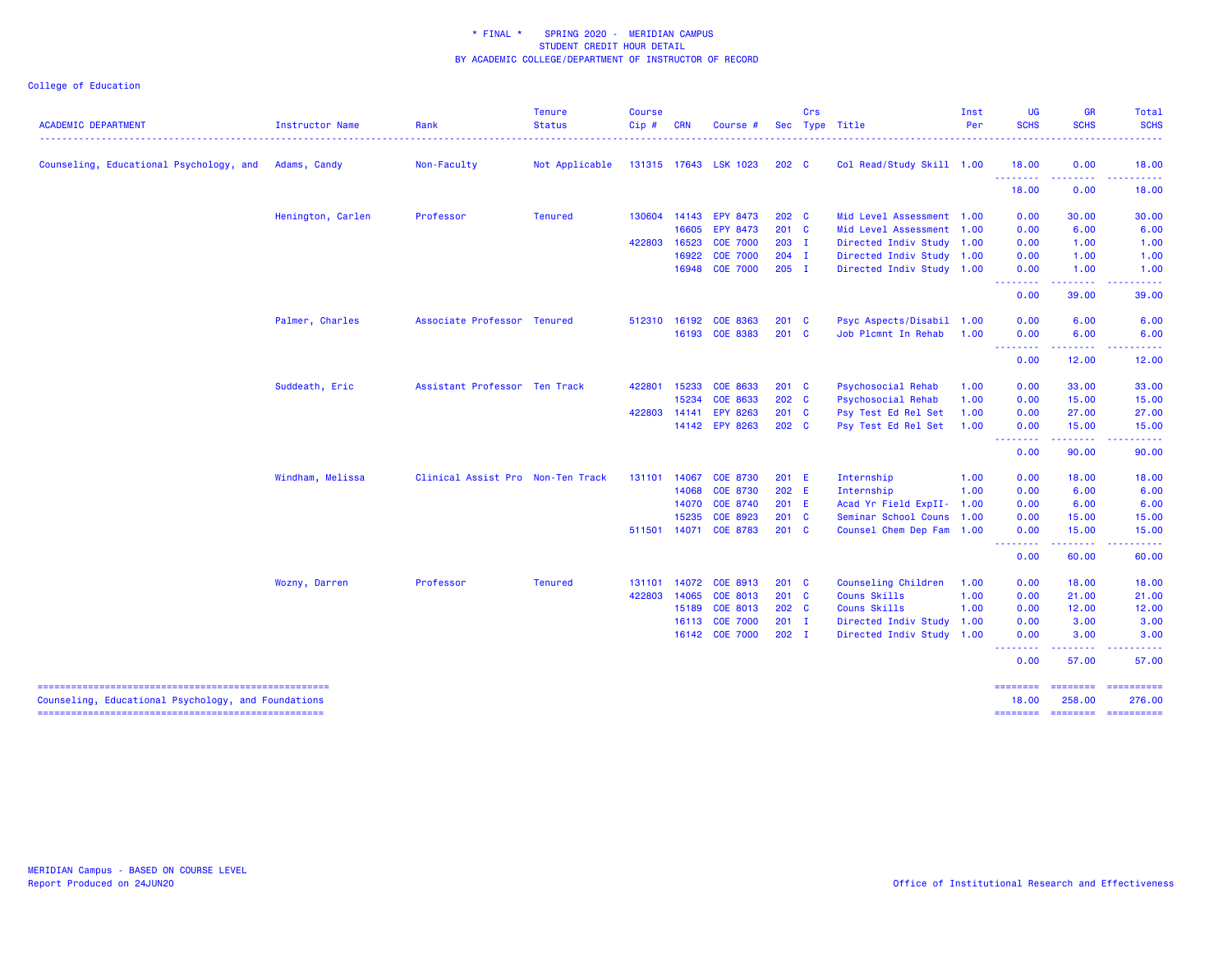| <b>ACADEMIC DEPARTMENT</b>                            | Instructor Name  | Rank                              | <b>Tenure</b><br><b>Status</b> | <b>Course</b><br>Cip# | <b>CRN</b> | Course #        |               | Crs          | Sec Type Title            | Inst<br>Per | UG<br><b>SCHS</b> | <b>GR</b><br><b>SCHS</b>                                                                                                          | <b>Total</b><br><b>SCHS</b> |
|-------------------------------------------------------|------------------|-----------------------------------|--------------------------------|-----------------------|------------|-----------------|---------------|--------------|---------------------------|-------------|-------------------|-----------------------------------------------------------------------------------------------------------------------------------|-----------------------------|
| Curriculum, Instruction & Special Educat Bogan, Kevin |                  | Lecturer                          | Non-Ten Track                  | 131318                |            | 14106 EDS 3643  | $201 \quad C$ |              | Secondary Soc Studie 1.00 |             | 12.00<br>.        | 0.00<br>بالأباد                                                                                                                   | 12.00<br>.                  |
|                                                       |                  |                                   |                                |                       |            |                 |               |              |                           |             | 12.00             | 0.00                                                                                                                              | 12.00                       |
|                                                       | Crum, Karen      | Lecturer                          | Non-Ten Track                  | 131202                | 14087      | <b>EDE 3343</b> | 201 C         |              | <b>Teach Adoles Lit</b>   | 1.00        | 30.00             | 0.00                                                                                                                              | 30.00                       |
|                                                       |                  |                                   |                                |                       | 14088      | <b>EDE 3343</b> | 202 C         |              | <b>Teach Adoles Lit</b>   | 1.00        | 39.00             | 0.00                                                                                                                              | 39.00                       |
|                                                       |                  |                                   |                                | 131203                | 14084      | <b>EDE 3223</b> | $201$ C       |              | Middle Level Educati 1.00 |             | 33.00             | 0.00                                                                                                                              | 33.00                       |
|                                                       |                  |                                   |                                |                       | 15194      | <b>EDE 3223</b> | 202 C         |              | Middle Level Educati 1.00 |             | 9.00              | 0.00                                                                                                                              | 9.00                        |
|                                                       |                  |                                   |                                | 131315 14085          |            | <b>EDE 3233</b> | 201<br>202 C  | C            | Teach Lit at Elem/Mi      | 1.00        | 12.00             | 0.00                                                                                                                              | 12.00                       |
|                                                       |                  |                                   |                                |                       |            | 14086 EDE 3233  |               |              | Teach Lit at Elem/Mi      | 1.00        | 30.00<br>.        | 0.00<br>$\frac{1}{2} \left( \frac{1}{2} \right) \left( \frac{1}{2} \right) \left( \frac{1}{2} \right) \left( \frac{1}{2} \right)$ | 30.00<br>.                  |
|                                                       |                  |                                   |                                |                       |            |                 |               |              |                           |             | 153.00            | 0.00                                                                                                                              | 153.00                      |
|                                                       | Hanna, Tania     | Clinical Assist Pro Non-Ten Track |                                | 131203                | 14213      | <b>RDG 3413</b> | 201 C         |              | Middle Lvl Lit I          | 1.00        | 33.00             | 0.00                                                                                                                              | 33.00                       |
|                                                       |                  |                                   |                                |                       | 14214      | <b>RDG 3423</b> | 201           | <b>C</b>     | Middle Lvl Lit II         | 1.00        | 42.00             | 0.00                                                                                                                              | 42.00                       |
|                                                       |                  |                                   |                                |                       | 15221      | <b>RDG 3413</b> | 202 C         |              | Middle Lvl Lit I          | 1.00        | 9.00              | 0.00                                                                                                                              | 9.00                        |
|                                                       |                  |                                   |                                | 131315 14209          |            | <b>RDG 3113</b> | 201 C         |              | Early Literacy Instr 1.00 |             | 18.00             | 0.00                                                                                                                              | 18.00                       |
|                                                       |                  |                                   |                                |                       | 14210      | <b>RDG 3113</b> | 202           | <b>C</b>     | Early Literacy Instr      | 1.00        | 21.00             | 0.00                                                                                                                              | 21.00                       |
|                                                       |                  |                                   |                                |                       | 14211      | <b>RDG 3123</b> | 201 C         |              | Early Lit Instruct I 1.00 |             | 18.00             | 0.00                                                                                                                              | 18.00                       |
|                                                       |                  |                                   |                                |                       |            | 14212 RDG 3123  | 202 C         |              | Early Lit Instruct I 1.00 |             | 21.00<br>.        | 0.00<br>.                                                                                                                         | 21.00<br>.                  |
|                                                       |                  |                                   |                                |                       |            |                 |               |              |                           |             | 162.00            | 0.00                                                                                                                              | 162.00                      |
|                                                       | Leffler, Jeffrey | Assistant Professor Ten Track     |                                | 131202                | 14082      | <b>EDE 3123</b> | $201$ C       |              | Early Childhood Ed        | 1.00        | 12.00             | 0.00                                                                                                                              | 12.00                       |
|                                                       |                  |                                   |                                |                       | 14083      | <b>EDE 3123</b> | $202 \quad C$ |              | Early Childhood Ed        | 1.00        | 27.00             | 0.00                                                                                                                              | 27.00                       |
|                                                       |                  |                                   |                                | 131315 15365          |            | <b>RDG 6113</b> | $201$ C       |              | Mid Lev Literacy Dev 1.00 |             | 0.00              | 12.00                                                                                                                             | 12.00                       |
|                                                       |                  |                                   |                                |                       | 15366      | RDG 6113        | 202           | C            | Mid Lev Literacy Dev      | 1.00        | 0.00              | 18.00                                                                                                                             | 18.00                       |
|                                                       |                  |                                   |                                | 131318                | 17362      | EDE 4143        | 201 C         |              | Teach Elem/Mid Lvl S 1.00 |             | 3.00<br>.         | 0.00<br>22222                                                                                                                     | 3.00<br>.                   |
|                                                       |                  |                                   |                                |                       |            |                 |               |              |                           |             | 42.00             | 30.00                                                                                                                             | 72.00                       |
|                                                       | May, Susan       | Instructor                        | Non-Ten Track                  | 131202                | 14081      | <b>EDE 2521</b> | $201$ C       |              | Intro to Elem Ed          | 1.00        | 16.00             | 0.00                                                                                                                              | 16.00                       |
|                                                       |                  |                                   |                                | 131205                | 14104      | EDS 3411        | 201 E         |              | Prac In Secondary Ed      | 1.00        | 6.00              | 0.00                                                                                                                              | 6.00                        |
|                                                       |                  |                                   |                                |                       | 15694      | <b>EDS 8613</b> | 202 C         |              | Mdle & Sec Sch Curr       | 1.00        | 0.00              | 21.00                                                                                                                             | 21.00                       |
|                                                       |                  |                                   |                                | 131311 14089          |            | <b>EDE 3523</b> | 201 C         |              | Found EL/ML Math Edu      | 1.00        | 33.00             | 0.00                                                                                                                              | 33.00                       |
|                                                       |                  |                                   |                                |                       | 15195      | <b>EDE 3523</b> | 202           | $\mathbf{C}$ | Found EL/ML Math Edu      | 1.00        | 12.00             | 0.00                                                                                                                              | 12.00                       |
|                                                       |                  |                                   |                                | 131315                | 16909      | <b>LSK 4990</b> | 202           | $\mathbf{C}$ | Special Topic In LSK 1.00 |             | 18.00             | 0.00                                                                                                                              | 18.00                       |
|                                                       |                  |                                   |                                |                       |            | 16911 LSK 6990  | 202 C         |              | Special Topic In LSK 1.00 |             | 0.00<br>.         | 9.00<br>.                                                                                                                         | 9.00<br>.                   |
|                                                       |                  |                                   |                                |                       |            |                 |               |              |                           |             | 85.00             | 30.00                                                                                                                             | 115.00                      |
|                                                       | Shea, Donna      | Non-Faculty                       | Not Applicable                 | 131001                | 14117      | <b>EDS 8896</b> | 201 H         |              | Dimensions of Learni 1.00 |             | 0.00              | 6.00                                                                                                                              | 6.00                        |
|                                                       |                  |                                   |                                |                       | 15242      | <b>EDS 8886</b> | 201 H         |              | Dimensions of Learni      | 1.00        | 0.00              | 12.00                                                                                                                             | 12.00                       |
|                                                       |                  |                                   |                                | 131202                | 14092      | <b>EDE 4886</b> | 201 E         |              | Elem.Mid Lvl Interns      | 1.00        | 186.00            | 0.00                                                                                                                              | 186.00                      |
|                                                       |                  |                                   |                                |                       | 14093      | <b>EDE 4896</b> | 201           | Ε            | Elem/Mid Levl Intern      | 1.00        | 186.00            | 0.00                                                                                                                              | 186.00                      |
|                                                       |                  |                                   |                                | 131205                | 14109      | <b>EDS 4886</b> | 201           | -F           | Teach Intern in Sec       | 1.00        | 18.00             | 0.00                                                                                                                              | 18.00                       |
|                                                       |                  |                                   |                                |                       |            | 14110 EDS 4896  | 201 F         |              | Teach Intern in Sec       | 1.00        | 18.00<br>.        | 0.00<br>22222                                                                                                                     | 18.00<br>22222              |
|                                                       |                  |                                   |                                |                       |            |                 |               |              |                           |             | 408.00            | 18.00                                                                                                                             | 426.00                      |
|                                                       | Smith, Eric      | Lecturer                          | Non-Ten Track                  | 131203                | 14115      | <b>EDS 8243</b> | $202 \quad C$ |              | Adv. Plan Manage Lea 1.00 |             | 0.00              | 36.00                                                                                                                             | 36.00                       |
|                                                       |                  |                                   |                                |                       | 16604      | <b>EDS 8243</b> | $201$ C       |              | Adv. Plan Manage Lea 1.00 |             | 0.00              | 9.00                                                                                                                              | 9.00                        |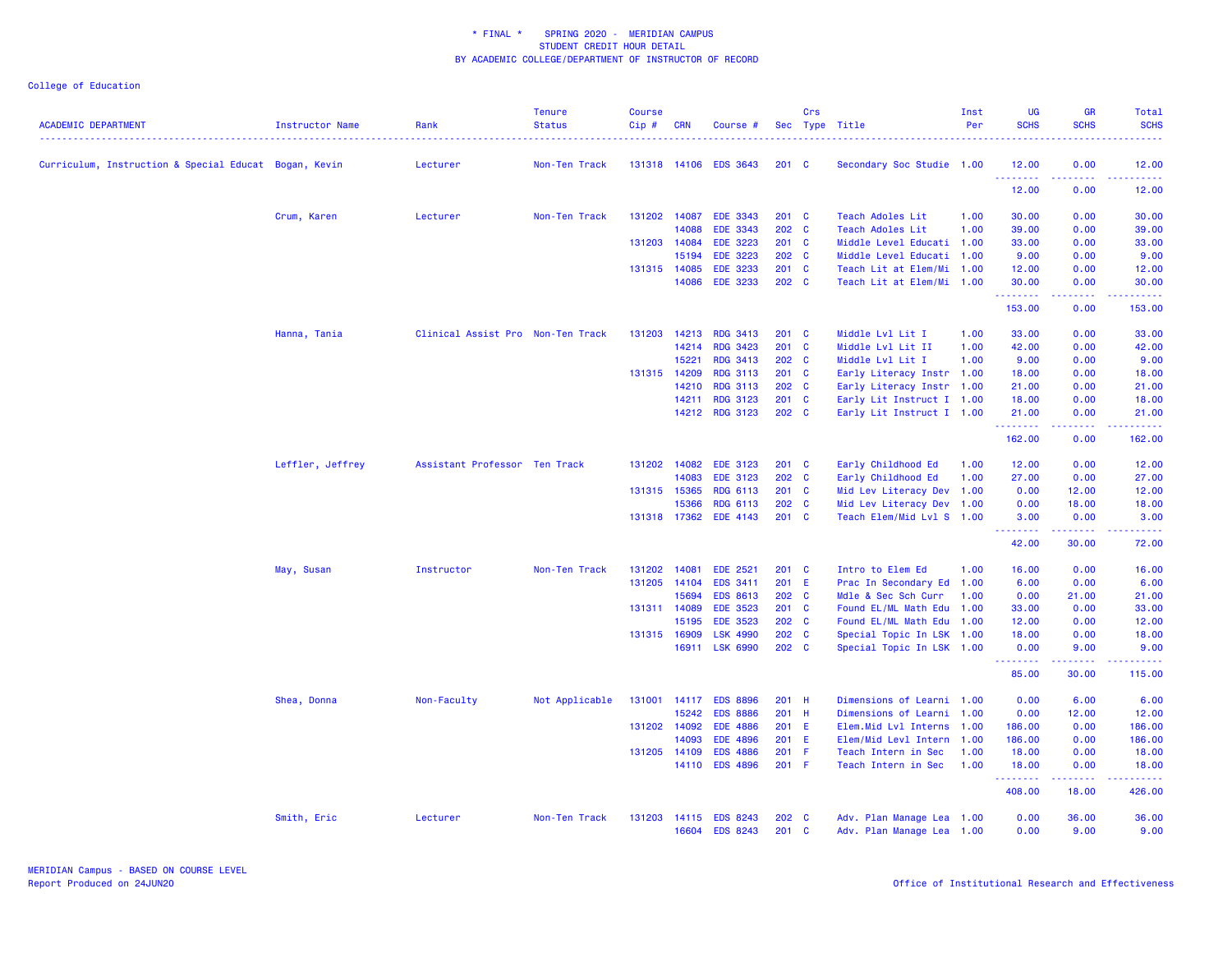| <b>ACADEMIC DEPARTMENT</b>                               | <b>Instructor Name</b> | Rank                          | <b>Tenure</b><br><b>Status</b> | <b>Course</b><br>Cip# | <b>CRN</b> | Course #              | Sec              | Crs | Type Title                 | Inst<br>Per | <b>UG</b><br><b>SCHS</b> | <b>GR</b><br><b>SCHS</b> | Total<br><b>SCHS</b>            |
|----------------------------------------------------------|------------------------|-------------------------------|--------------------------------|-----------------------|------------|-----------------------|------------------|-----|----------------------------|-------------|--------------------------|--------------------------|---------------------------------|
|                                                          |                        |                               |                                |                       |            |                       |                  |     |                            |             | --------                 |                          | --------- ----------            |
|                                                          |                        |                               |                                |                       |            |                       |                  |     |                            |             | 0.00                     | 45.00                    | 45.00                           |
| Curriculum, Instruction & Special Educat Sumrall, Brandi |                        | <b>Instructor</b>             | Non-Ten Track                  | 130101                |            | 14121 EDX 4353        | $201 \quad C$    |     | Assistive Tech in Sp 1.00  |             | 27.00                    | 0.00                     | 27.00                           |
|                                                          |                        |                               |                                |                       |            | 14122 EDX 4353        | 202 <sub>c</sub> |     | Assistive Tech in Sp 1.00  |             | 33.00                    | 0.00                     | 33.00                           |
|                                                          |                        |                               |                                | 131001                |            | 15225 EDX 4113        | $201$ C          |     | Mthds/Mats Erly Chil 1.00  |             | 6.00                     | 0.00                     | 6.00                            |
|                                                          |                        |                               |                                |                       | 15226      | <b>EDX 4113</b>       | 202 <sub>c</sub> |     | Mthds/Mats Erly Chil 1.00  |             | 6.00                     | 0.00                     | 6.00                            |
|                                                          |                        |                               |                                |                       |            | 15796 EDX 4123        | $201$ C          |     | Mthds & Mtrls Elem D 1.00  |             | 6.00                     | 0.00                     | 6.00                            |
|                                                          |                        |                               |                                |                       |            | 15798 EDX 4133        | $201 \quad C$    |     | Mthds & Mtrls for Sc 1.00  |             | 6.00                     | 0.00                     | 6.00                            |
|                                                          |                        |                               |                                | 131202                |            | 14090 EDE 4883        | $201$ C          |     | Manag Elem/Mid Lvl C 1.00  |             | 45.00                    | 0.00                     | 45.00                           |
|                                                          |                        |                               |                                |                       |            | 14091 EDE 4883        | $202 \quad C$    |     | Manag Elem/Mid Lvl C 1.00  |             | 48.00                    | 0.00                     | 48.00                           |
|                                                          |                        |                               |                                |                       |            | 422814 14118 EDX 3213 | $201 \quad C$    |     | Indiv Inst Except Ch 1.00  |             | 69.00                    | 0.00                     | 69.00                           |
|                                                          |                        |                               |                                |                       |            |                       |                  |     |                            |             | .<br>246.00              | --------<br>0.00         | .<br>246.00                     |
|                                                          | Zhbanova, Ksenia       | Assistant Professor Ten Track |                                | 131202                |            | 14099 EDF 3423        | $201 \quad C$    |     | <b>Exploring Diversity</b> | 1.00        | 15.00                    | 0.00                     | 15.00                           |
|                                                          |                        |                               |                                |                       |            | 14100 EDF 3423        | 202 C            |     | Exploring Diversity        | 1.00        | 42.00                    | 0.00                     | 42.00                           |
|                                                          |                        |                               |                                |                       |            | 131316 15236 EDE 8733 | $201 \quad C$    |     | Tchg Science in Elem 1.00  |             | 0.00                     | 3.00                     | 3.00                            |
|                                                          |                        |                               |                                |                       |            | 15237 EDE 8733        | 202 <sub>c</sub> |     | Tchg Science in Elem 1.00  |             | 0.00                     | 12.00                    | 12.00                           |
|                                                          |                        |                               |                                |                       |            |                       |                  |     |                            |             | .<br>57.00               | -------<br>15.00         | .<br>.<br>72.00                 |
|                                                          |                        |                               |                                |                       |            |                       |                  |     |                            |             | $=$ = = = = = = =        | ========                 | -----------                     |
| Curriculum, Instruction & Special Education              |                        |                               |                                |                       |            |                       |                  |     |                            |             | 1165.00<br>========      | 138,00                   | 1303.00<br>-------------------- |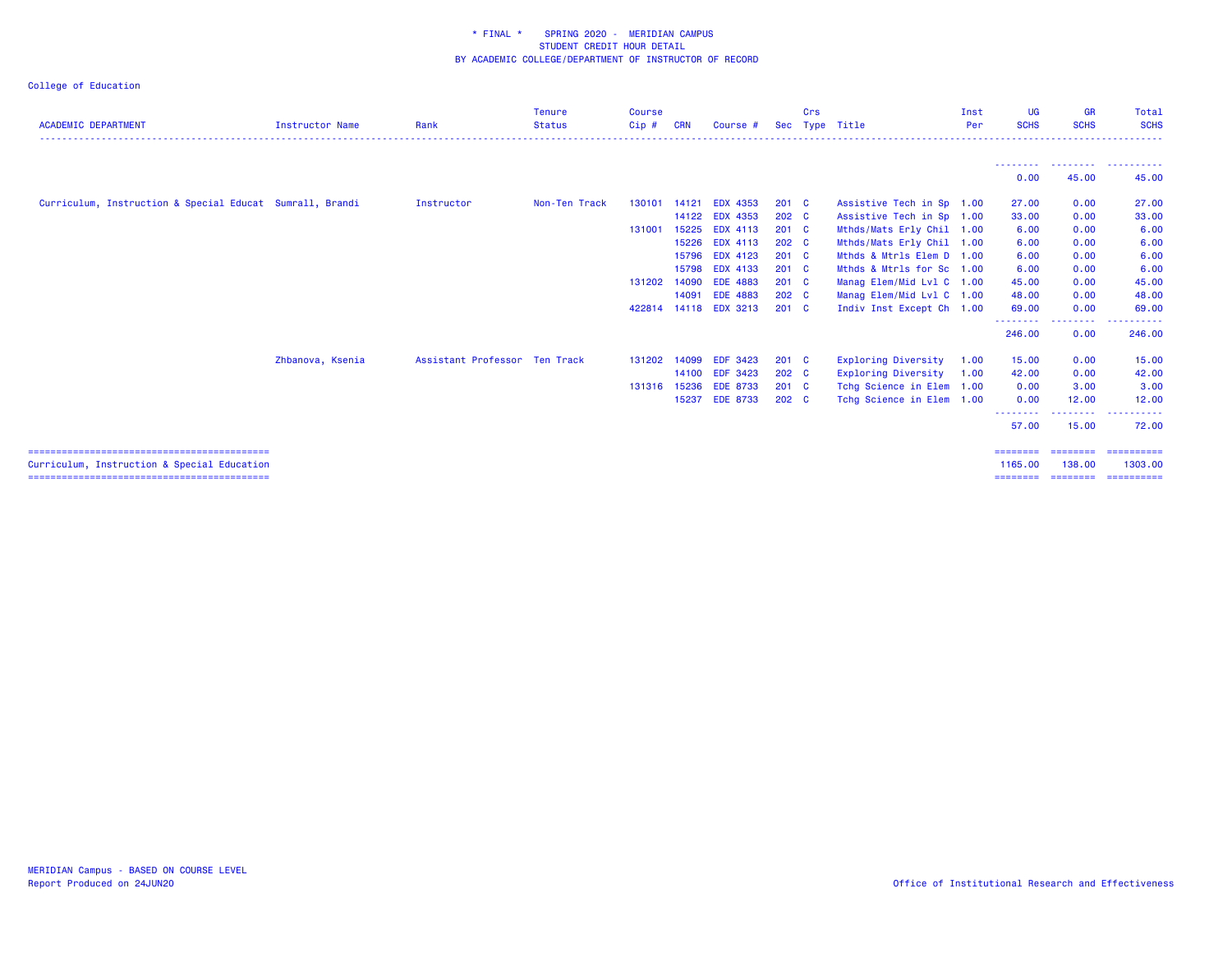|                            |                     |                                   | <b>Tenure</b> | <b>Course</b> |            |                                  |                    | Crs |                                                        | Inst | <b>UG</b>          | <b>GR</b>    | Total                                 |
|----------------------------|---------------------|-----------------------------------|---------------|---------------|------------|----------------------------------|--------------------|-----|--------------------------------------------------------|------|--------------------|--------------|---------------------------------------|
| <b>ACADEMIC DEPARTMENT</b> | Instructor Name     | Rank                              | <b>Status</b> | Cip#          | <b>CRN</b> | Course #                         |                    |     | Sec Type Title                                         | Per  | <b>SCHS</b>        | <b>SCHS</b>  | <b>SCHS</b>                           |
| Educational Leadership     | Fincher, Mark       | Associate Professor Tenured       |               | 130407        |            | 14060 CCL 8113                   | $201 \quad C$      |     | Comm Col Hist/Philos 1.00                              |      | 0.00               | 18.00        | 18.00                                 |
|                            |                     |                                   |               |               | 14061      | <b>CCL 8313</b>                  | $201$ C            |     | Comm Coll Instrl Ass                                   | 1.00 | 0.00               | 15.00        | 15.00                                 |
|                            |                     |                                   |               |               |            | 17652 CCL 7000                   | $201$ I            |     | Directed Individual                                    | 1.00 | 0.00               | 1.00         | 1.00                                  |
|                            |                     |                                   |               | 231302        | 14097      | <b>EDF 3413</b>                  | 201 C              |     | Writing For Thinking 1.00                              |      | 12.00              | 0.00         | 12.00                                 |
|                            |                     |                                   |               |               |            | 14098 EDF 3413                   | 202 <sub>c</sub>   |     | Writing For Thinking 1.00                              |      | 15.00<br><u>.</u>  | 0.00         | 15.00                                 |
|                            |                     |                                   |               |               |            |                                  |                    |     |                                                        |      | 27.00              | 34.00        | 61.00                                 |
|                            | Operton, Rosalind   | Clinical Assist Pro Non-Ten Track |               | 130401        | 15238      | <b>EDL 8333</b>                  | $201$ C            |     | Teach Prac Learn En                                    | 1.00 | 0.00               | 21.00        | 21.00                                 |
|                            |                     |                                   |               |               | 15240      | <b>EDL 8353</b>                  | 201 H              |     | Teacher Leadership I 1.00                              |      | 0.00               | 6.00         | 6.00                                  |
|                            |                     |                                   |               |               | 15241      | <b>EDL 8353</b>                  | 202 H              |     | Teacher Leadership I 1.00                              |      | 0.00               | 12.00        | 12.00                                 |
|                            |                     |                                   |               | 130901        | 14096      | <b>EDF 3333</b>                  | 201 C              |     | Social Foundation Ed 1.00                              |      | 33.00              | 0.00         | 33.00                                 |
|                            |                     |                                   |               |               |            | 15198 EDF 3333                   | 202 <sub>c</sub>   |     | Social Foundation Ed 1.00                              |      | 45.00<br>--------- | 0.00<br>.    | 45.00                                 |
|                            |                     |                                   |               |               |            |                                  |                    |     |                                                        |      | 78.00              | 39.00        | 117.00                                |
|                            | Pickering, Pamela   | Lecturer                          | Non-Ten Track | 131205        |            | 14108 EDS 4873                   | $201$ C            |     | Managing Secondary C 1.00                              |      | 6.00               | 0.00         | 6.00                                  |
|                            |                     |                                   |               |               |            | 15211 EDS 4873                   | 202 C              |     | Managing Secondary C 1.00                              |      | 24.00              | 0.00         | 24.00                                 |
|                            |                     |                                   |               |               |            |                                  |                    |     |                                                        |      | --------<br>30.00  | .<br>0.00    | <u>.</u><br>30.00                     |
|                            | Wallin, Patsy       | Associate Professor Tenured       |               | 130401        | 14101      | <b>EDL 8613</b>                  | $201$ H            |     | Leadership Intern II 1.00                              |      | 0.00               | 15.00        | 15.00                                 |
|                            |                     |                                   |               |               |            | 14102 EDL 8613                   | 202 H              |     | Leadership Intern II 1.00                              |      | 0.00               | 12.00        | 12.00                                 |
|                            |                     |                                   |               |               |            | 14103 EDL 8623                   | 201 C              |     | Curric Leadership                                      | 1.00 | 0.00               | 15.00        | 15.00                                 |
|                            |                     |                                   |               |               |            | 15204 EDL 8623                   | 202 C              |     | Curric Leadership                                      | 1.00 | 0.00               | 27.00        | 27.00                                 |
|                            |                     |                                   |               |               |            | 16196 EDL 7000                   | $201$ I            |     | Directed Indiv Study 1.00                              |      | 0.00               | 3.00         | 3.00                                  |
|                            |                     |                                   |               |               |            | 16198 EDL 7000                   | 202 <sub>1</sub>   |     | Directed Indiv Study 1.00                              |      | 0.00               | 3.00         | 3.00                                  |
|                            |                     |                                   |               |               |            | 16199 EDL 7000                   | $203$ I            |     | Directed Indiv Study 1.00                              |      | 0.00               | 3.00         | 3.00                                  |
|                            |                     |                                   |               |               |            | 16200 EDL 7000<br>17117 EDL 7000 | $204$ I<br>$205$ I |     | Directed Indiv Study 1.00<br>Directed Indiv Study 1.00 |      | 0.00<br>0.00       | 3.00<br>3.00 | 3.00<br>3.00                          |
|                            |                     |                                   |               |               |            |                                  |                    |     |                                                        |      | .                  | .            | $- - - - -$                           |
|                            |                     |                                   |               |               |            |                                  |                    |     |                                                        |      | 0.00               | 84.00        | 84.00                                 |
|                            | White Jones, Ashley | Clinical Assist Pro Non-Ten Track |               | 260908        | 14140      | EP 4814                          | $201$ H            |     | Exercise Science Int 1.00                              |      | 16.00              | 0.00         | 16.00                                 |
|                            |                     |                                   |               |               | 15231      | EP 4603                          | 201 C              |     | Physical Activity Ep 1.00                              |      | 51.00              | 0.00         | 51.00                                 |
|                            |                     |                                   |               |               |            | 360101 15232 PE 1000             | $201$ C            |     | Play, Fitness & Phys 1.00                              |      | 24.00<br><b></b>   | 0.00<br>.    | 24.00                                 |
|                            |                     |                                   |               |               |            |                                  |                    |     |                                                        |      | 91.00              | 0.00         | 91.00                                 |
| Educational Leadership     |                     |                                   |               |               |            |                                  |                    |     |                                                        |      | 226.00             | 157.00       | ======== ======== =========<br>383.00 |